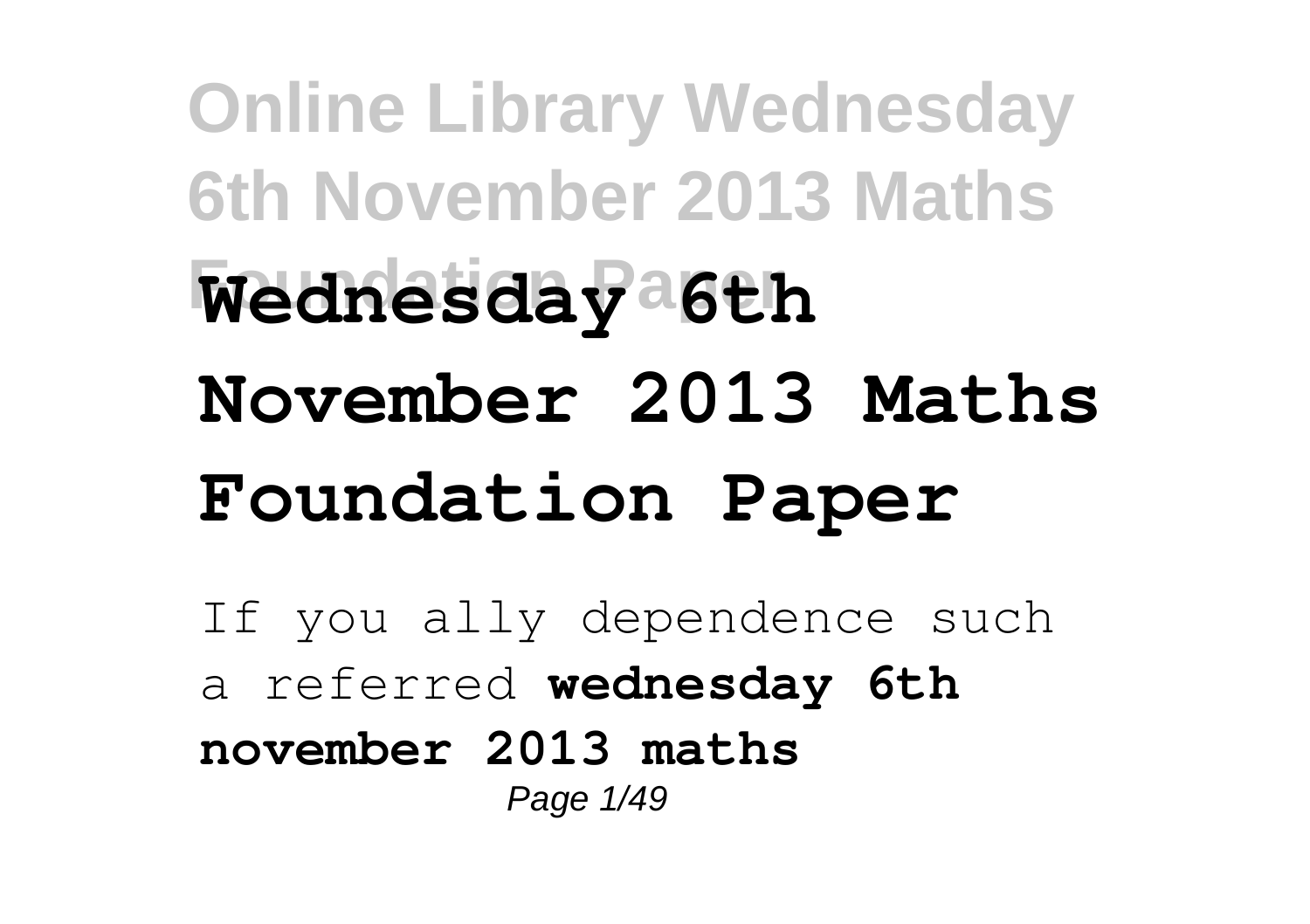**Online Library Wednesday 6th November 2013 Maths Foundation Paper foundation paper** books that will present you worth, get the categorically best seller from us currently from several preferred authors. If you want to funny books, lots of novels, tale, jokes, and more Page 2/49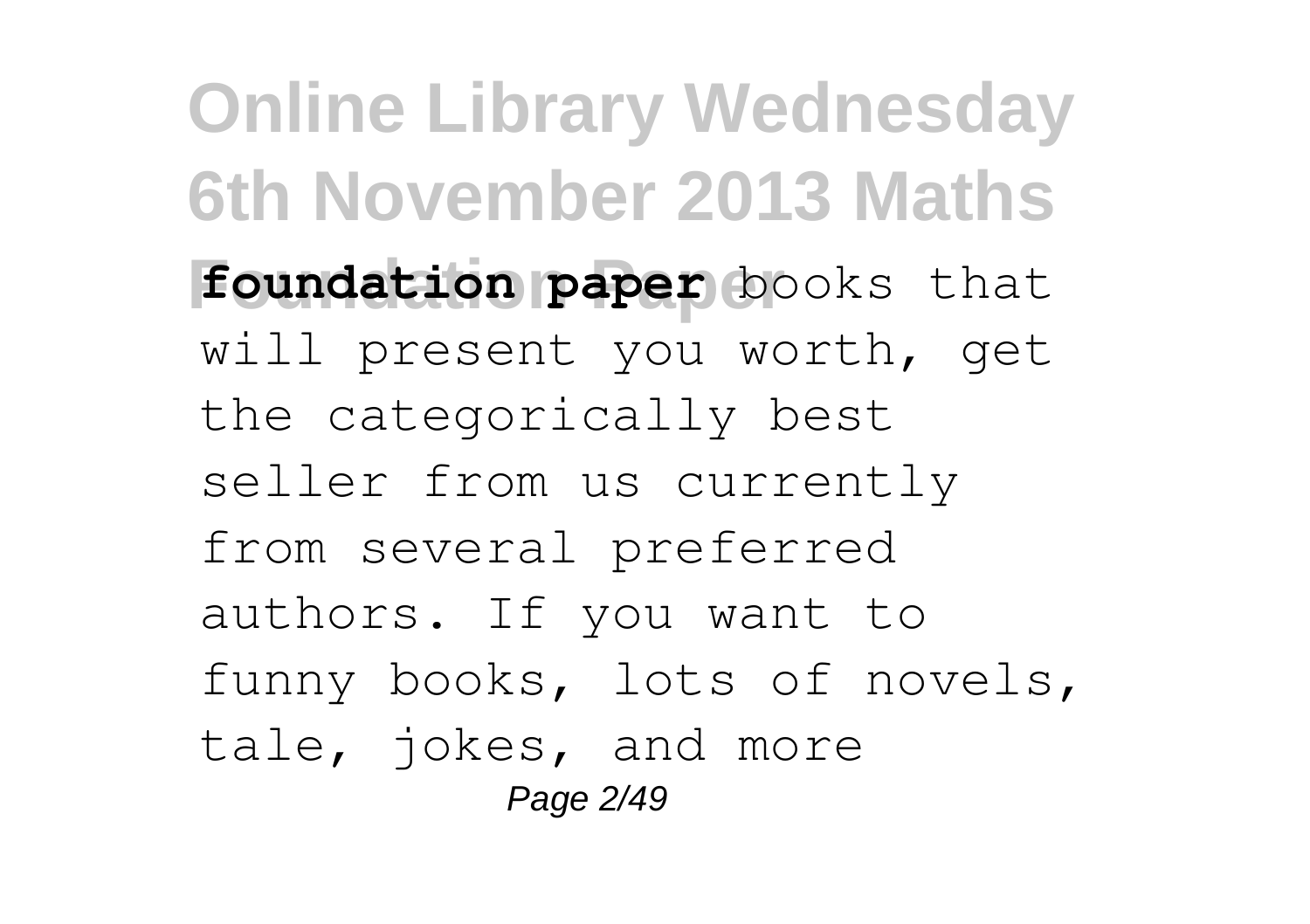**Online Library Wednesday 6th November 2013 Maths** fictions collections are furthermore launched, from best seller to one of the most current released.

You may not be perplexed to enjoy all books collections wednesday 6th november 2013 Page 3/49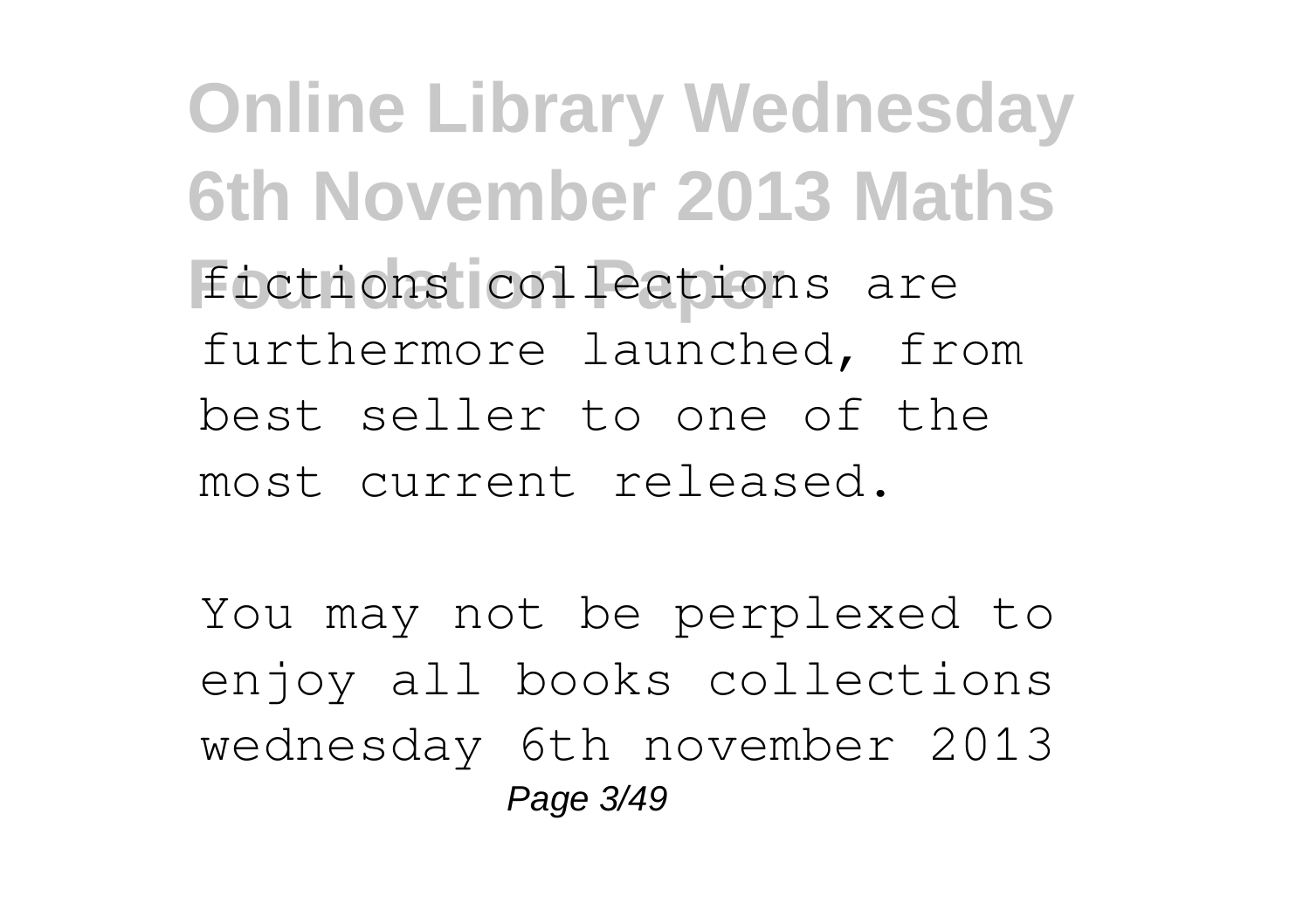**Online Library Wednesday 6th November 2013 Maths Foundation Paper** maths foundation paper that we will very offer. It is not on the costs. It's virtually what you obsession currently. This wednesday 6th november 2013 maths foundation paper, as one of the most vigorous sellers Page 4/49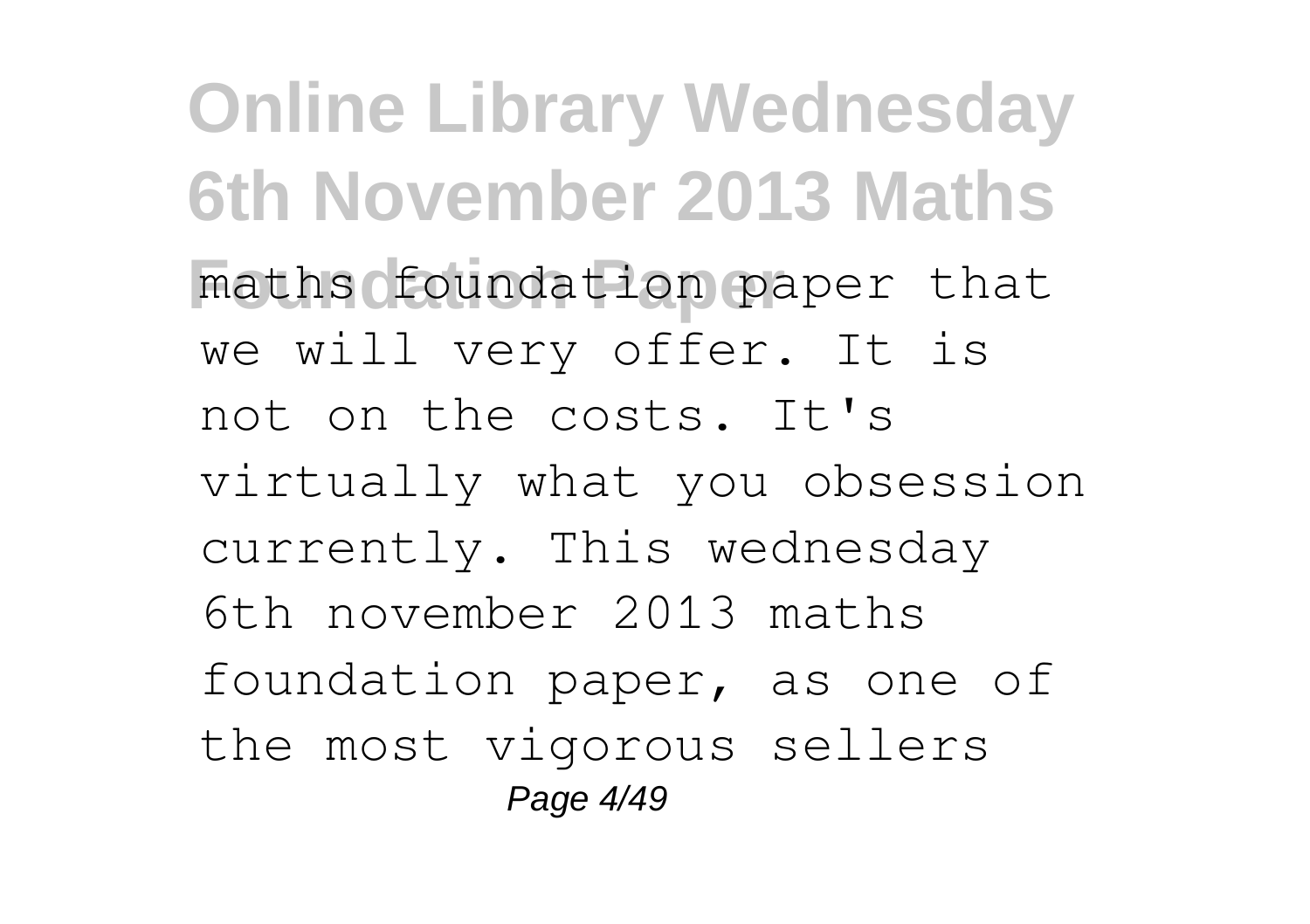**Online Library Wednesday 6th November 2013 Maths** here will certainly be among the best options to review.

November 6th 2013 higher non calc**Research Data Management - Wednesday 6th November 2013.** GCSE Maths Edexcel Page 5/49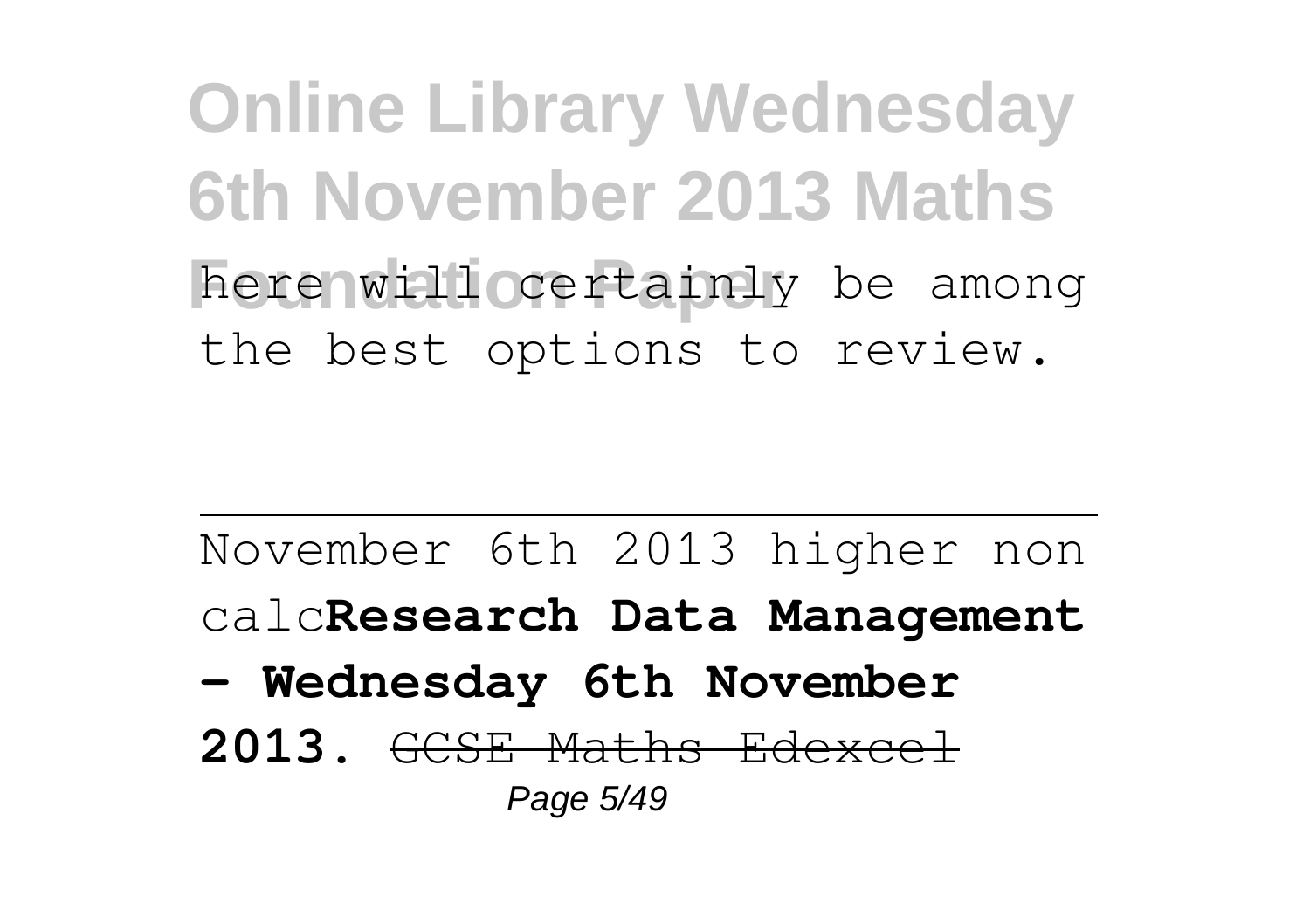**Online Library Wednesday 6th November 2013 Maths Foundation Paper** November 2013 1H Higher Non-Calculator (complete paper) NOVEMBER 2017 OFFICIAL Edexcel 9-1 Paper 2 GCSE Maths Higher calculator Paper 2 FULL walkthrough **q18 Edexcel 1MA0 Higher November 2013 paper 2 Calculator GCSE** Page 6/49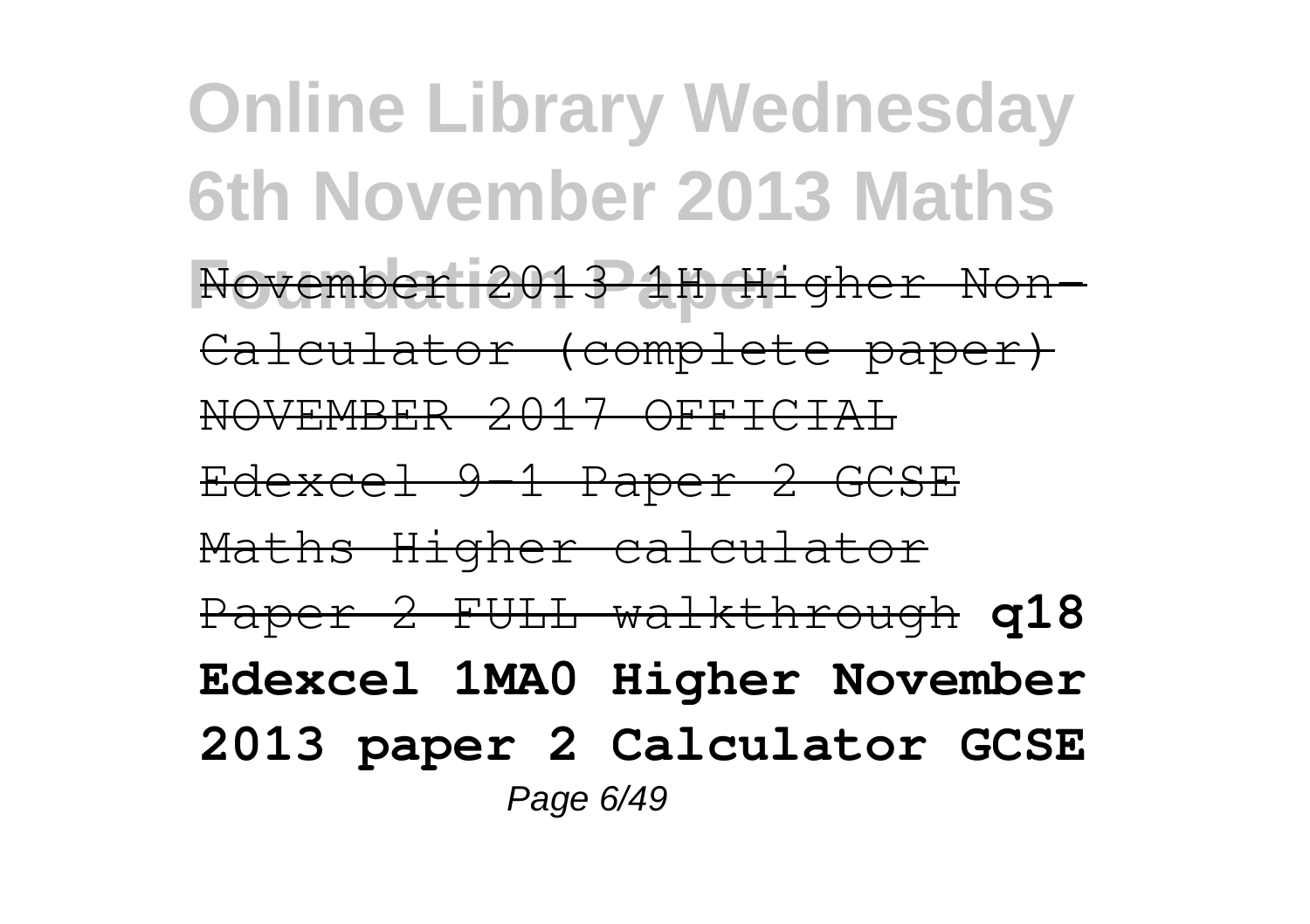**Online Library Wednesday 6th November 2013 Maths Foundation Paper maths** EDEXCEL GCSE Maths. November 2018. Paper 2. Higher. Calculator. 2H. q6 Edexcel 1MA0 Higher November 2013 paper 1 Non Calculator GCSE maths *June 2019 Paper 2H mark scheme and walkthrough (Edexcel IGCSE* Page 7/49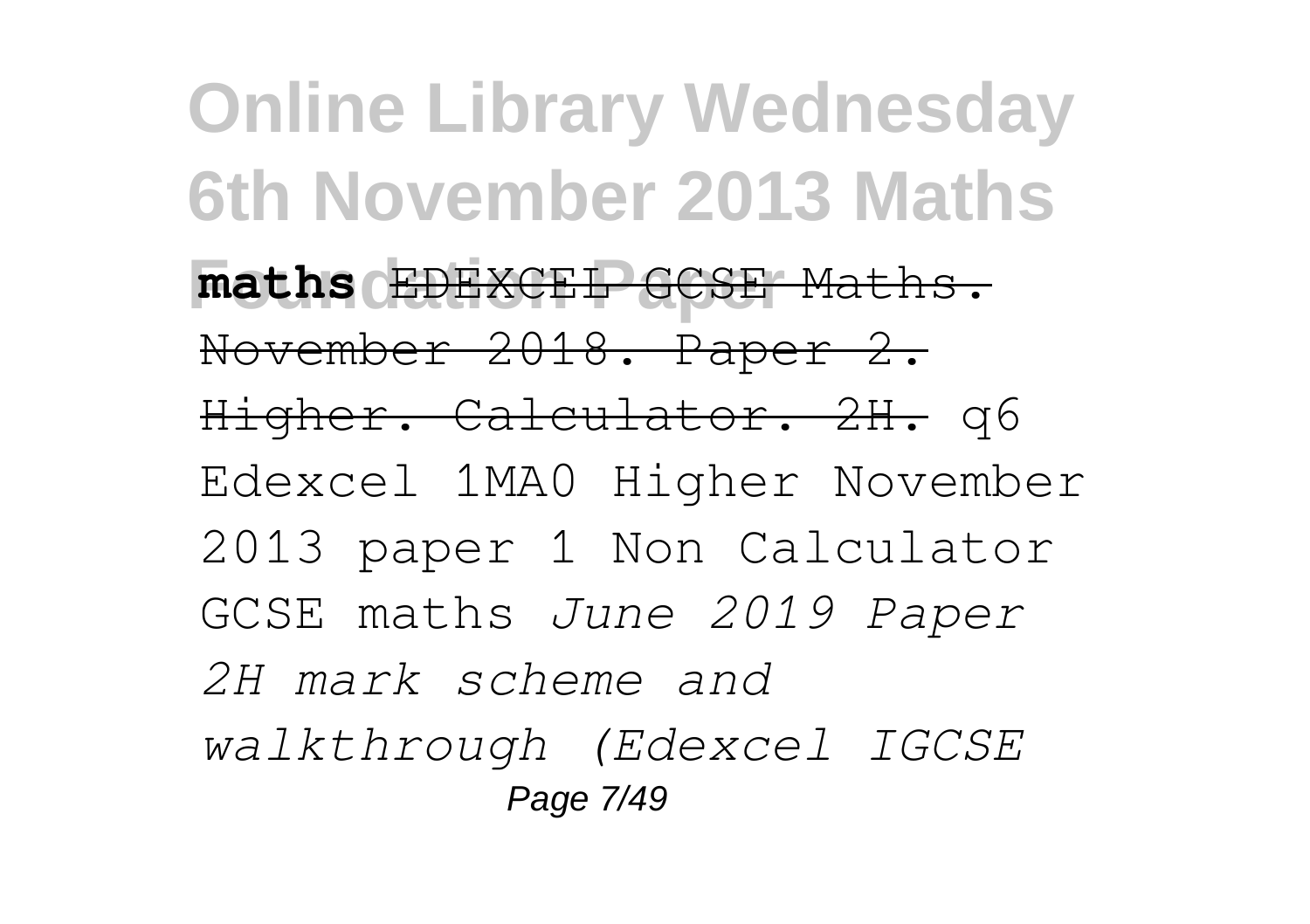**Online Library Wednesday 6th November 2013 Maths Foundation Paper** *Maths)* Q15 Paper 2H Nov 2013 GCSE Maths EDEXCEL *Q10 Paper 2H Nov 2013 GCSE Maths EDEXCEL* **Q11 Paper 2H Nov 2013 GCSE Maths EDEXCEL q8 Edexcel 1MA0 Higher November 2013 paper 1 Non Calculator GCSE maths GCSE Edexcel** Page 8/49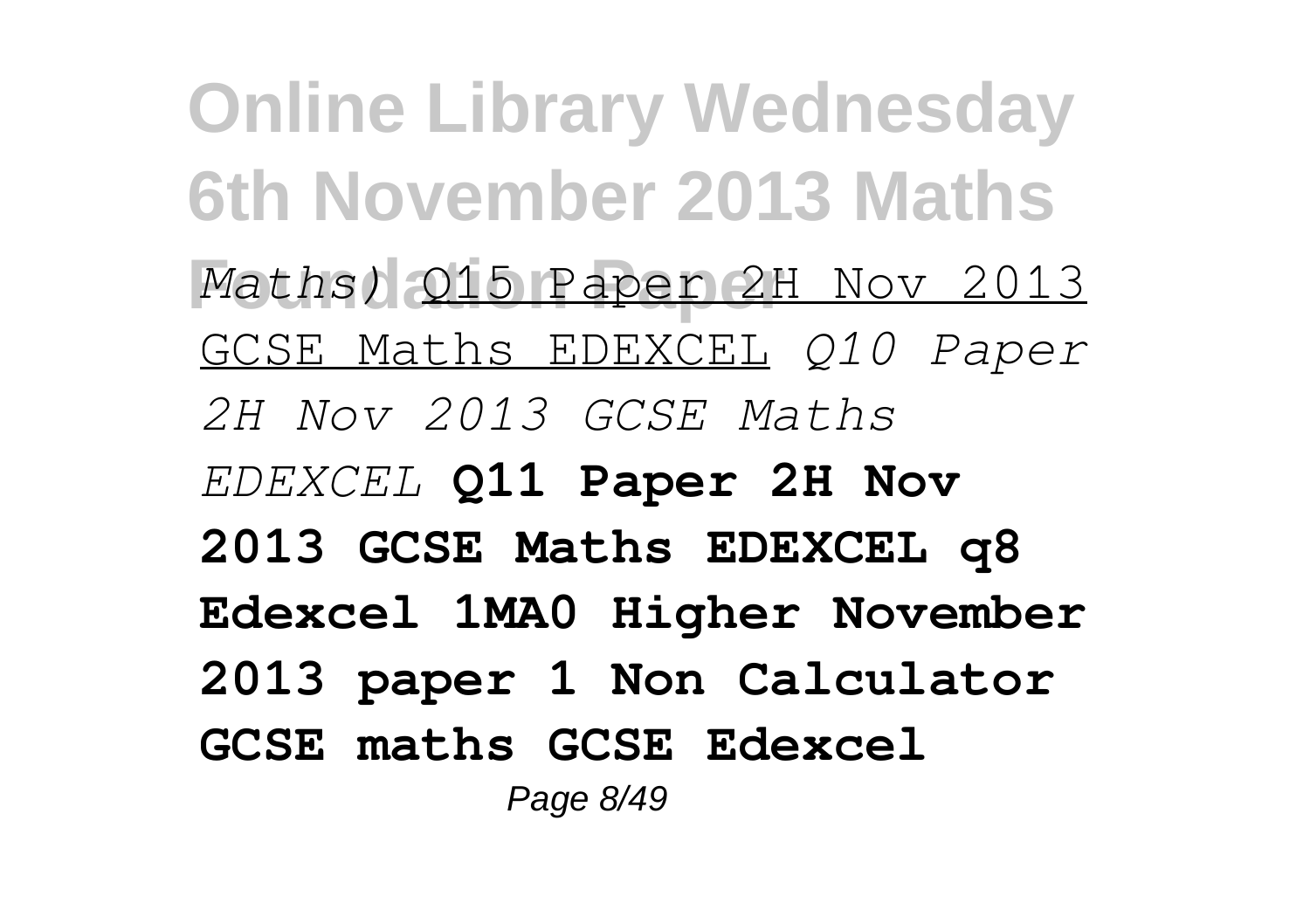**Online Library Wednesday 6th November 2013 Maths Foundation Paper Foundation Tier Paper 1 May 2018** GCSE Maths non calculator last minute revision (edexcel) Calendar Problems Solving in 20 seconds | Part 3 **PGSMaths: EdExcel GCSE Maths November 2012 Paper 2H (Calc) -** Page 9/49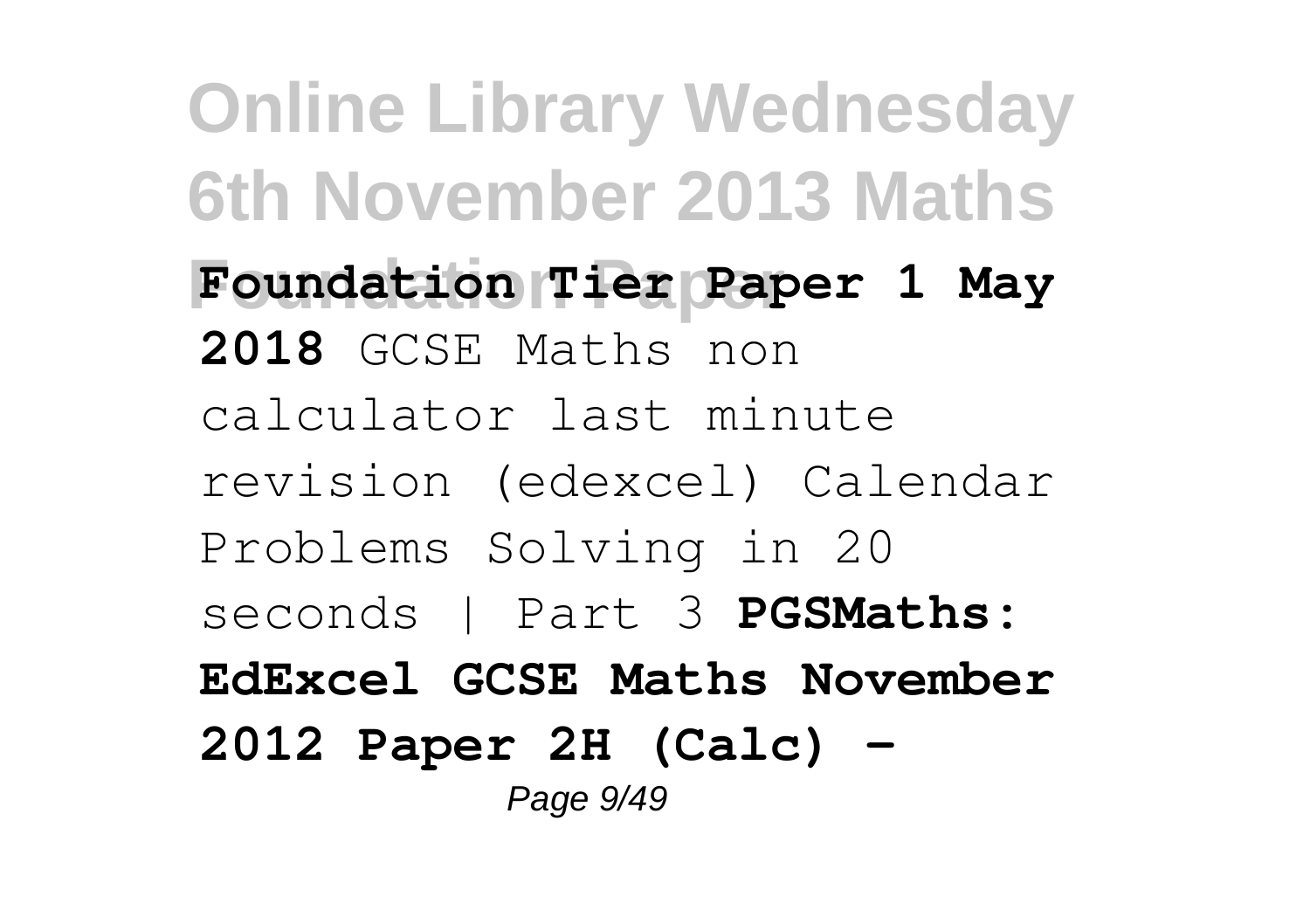**Online Library Wednesday 6th November 2013 Maths Question 1** Daper GCSE Maths Edexcel June 2013 2H Higher Calculator (complete paper)*Grade 6-9 Revision (problem solving) | GCSE (9-1) Mathematics AO3 60 minute revision* GCSE Maths Edexcel June 2013 1H Page 10/49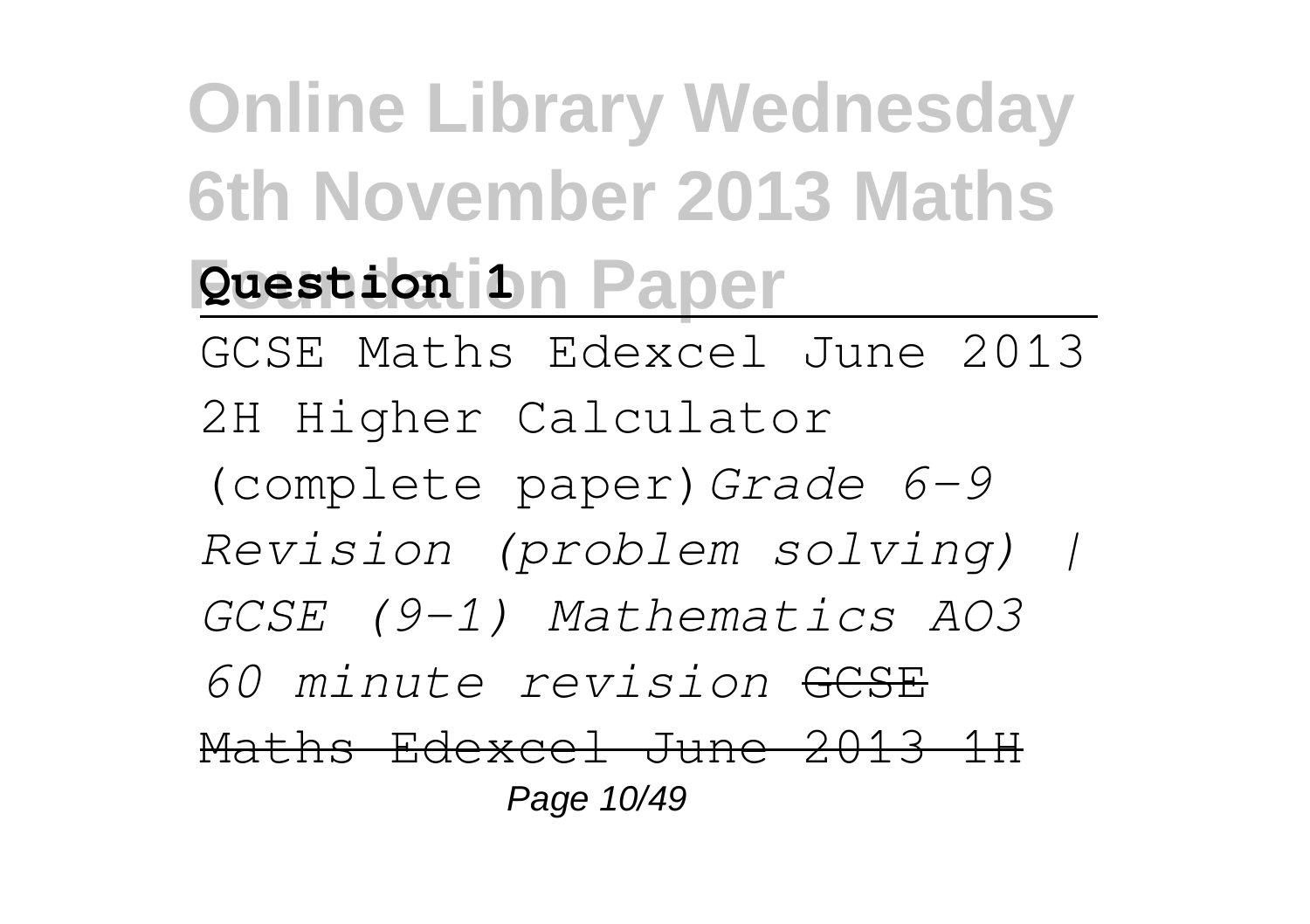## **Online Library Wednesday 6th November 2013 Maths Foundation Paper** Higher Non-Calculator (complete paper) calendar problems aptitude | how to find day on any given date EDEXCEL GCSE Maths. June 2019. Paper 2. Higher. Calculator. 2H. Edexcel IGCSE Maths A - January 2019 Page 11/49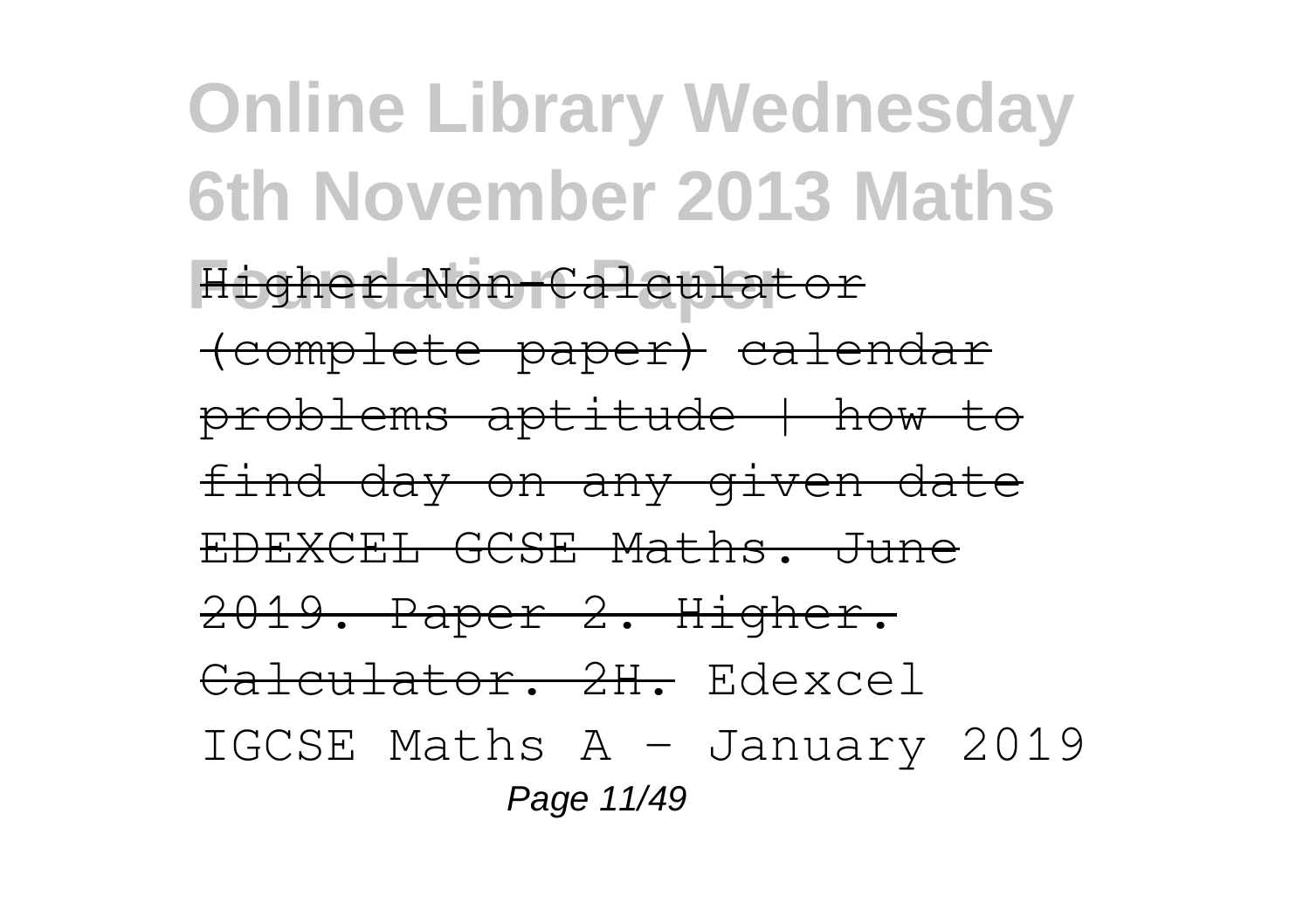**Online Library Wednesday 6th November 2013 Maths** Paper<sub>02H</sub> - Complete Walkthrough (4MA1) Q24 Paper 2H Nov 2013 GCSE Maths EDEXCEL **Q4 Paper 2H Nov 2013 GCSE Maths EDEXCEL** Q26 Paper 2F Nov 2013 GCSE Maths EDEXCEL<del>Shorts tricks</del> for solving calendar Page 12/49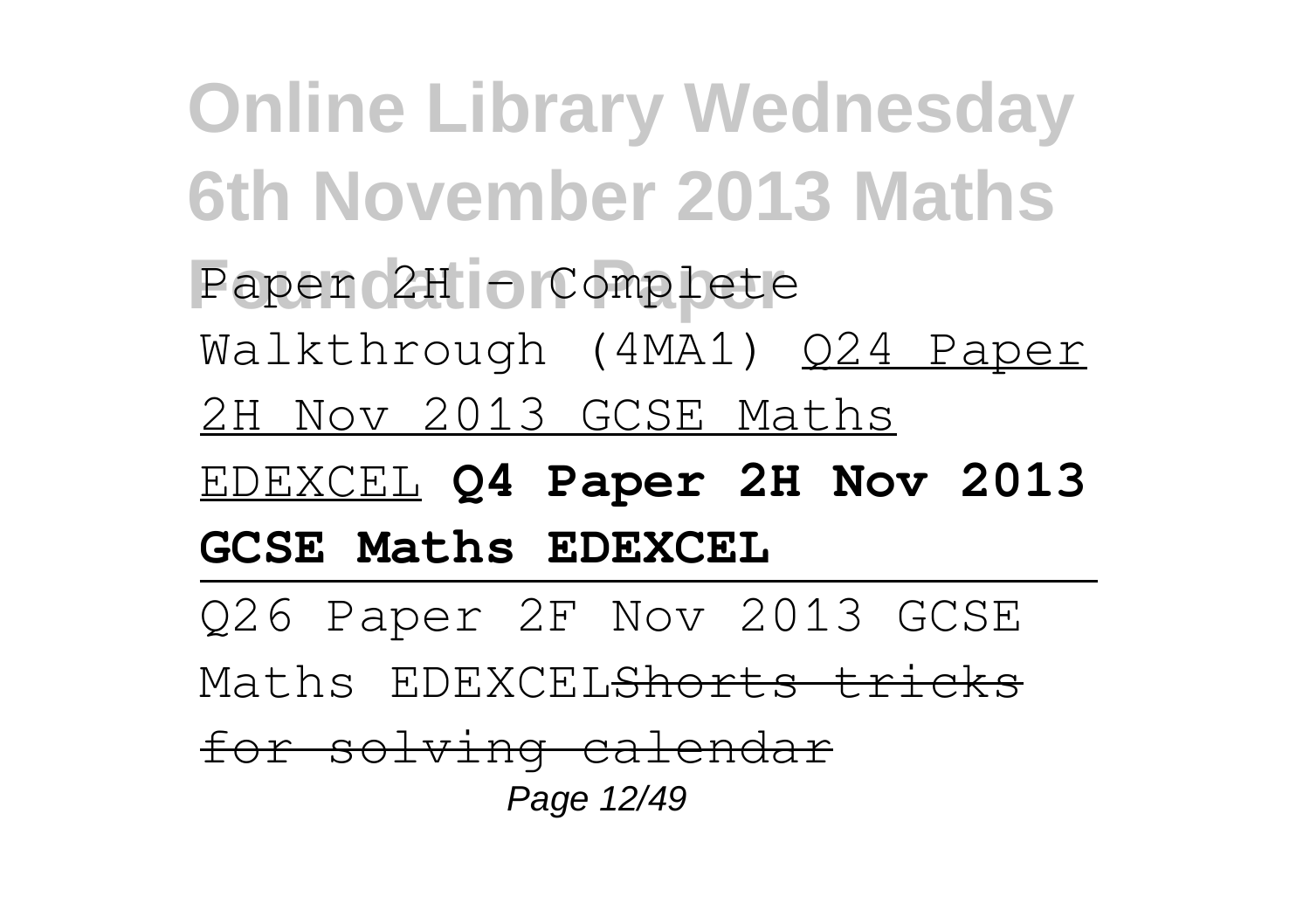**Online Library Wednesday 6th November 2013 Maths Foundations easily and quickly** EDEXCEL GCSE Maths. June 2019. Paper 1. Higher. Non-Calculator. 1H. Edexcel GCSE Maths November 2018 1F Exam Paper Walkthrough November 2nd Week Current Affairs 2020 | Weekly Current Page 13/49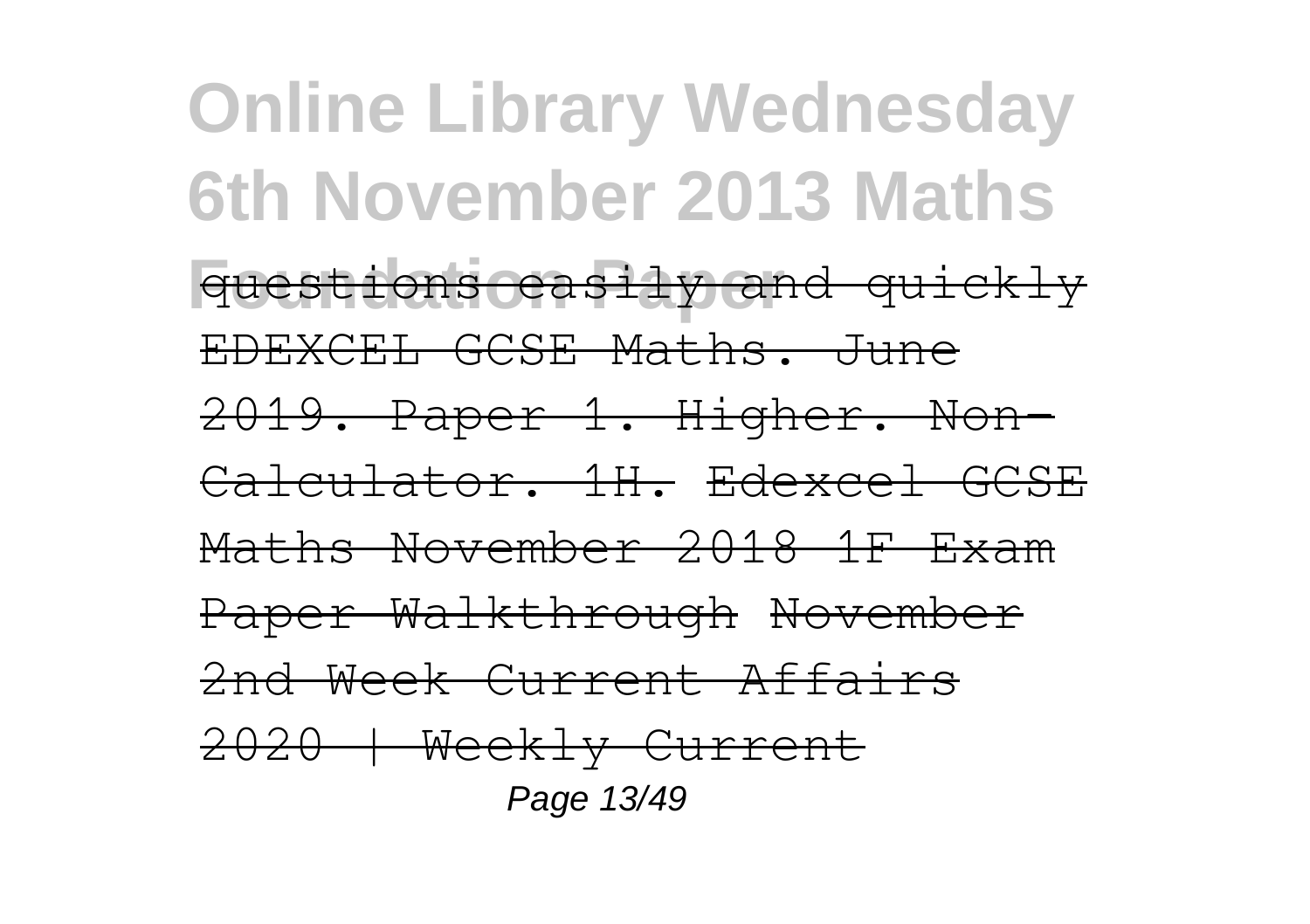**Online Library Wednesday 6th November 2013 Maths Foundation Paper** Affairs | #2nd week in Hindi Wednesday 6th November 2013 Maths

Wednesday 6th November 2013 Maths Foundation Paper Author: s2.kora.com-2020-10- 14T00:00:00+00:01 Subject: Wednesday 6th November 2013 Page 14/49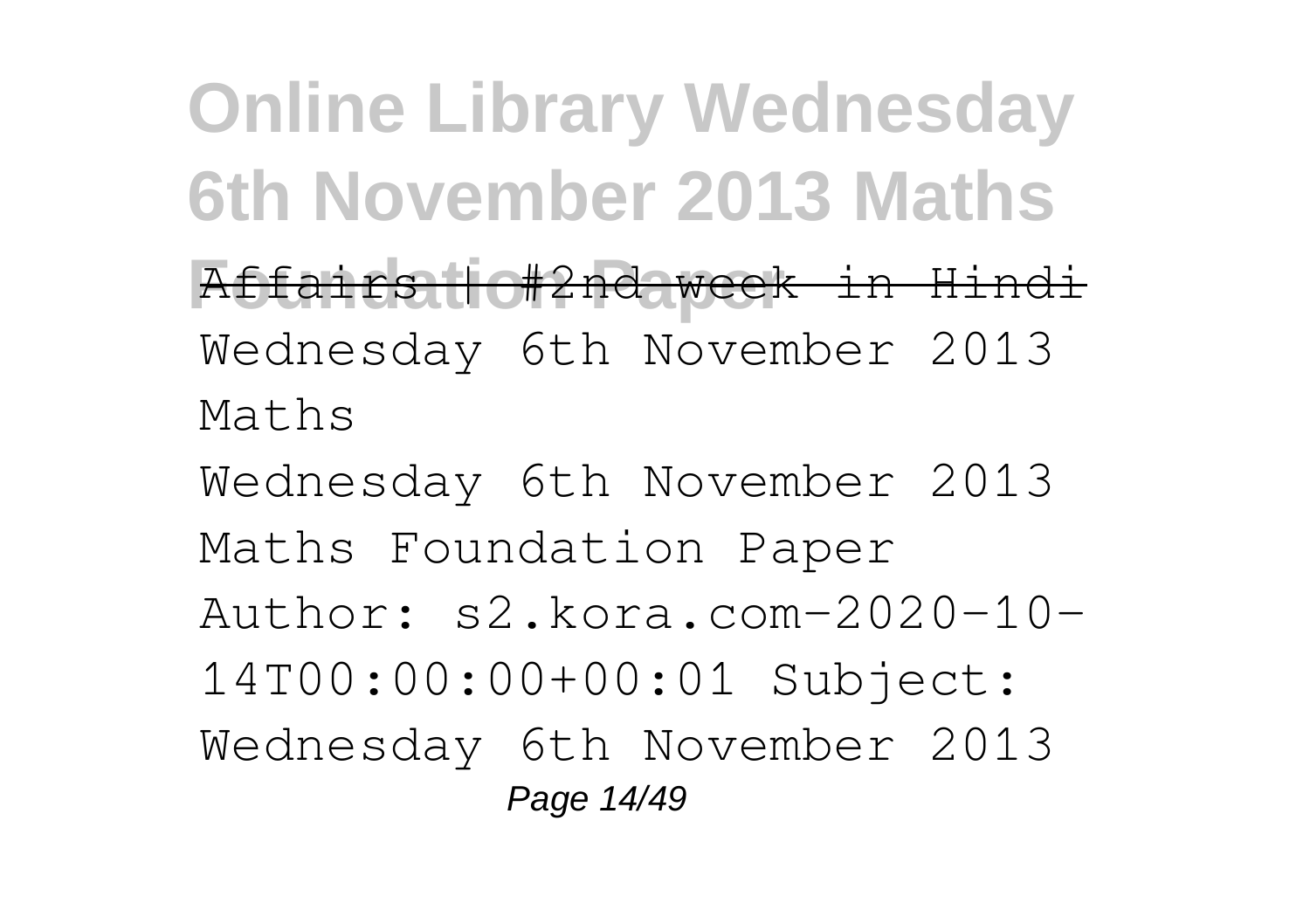**Online Library Wednesday 6th November 2013 Maths Foundation Paper** Maths Foundation Paper Keywords: wednesday, 6th, november, 2013, maths, foundation, paper Created Date: 10/14/2020 4:18:19 AM

Wednesday 6th November 2013 Maths Foundation Paper Page 15/49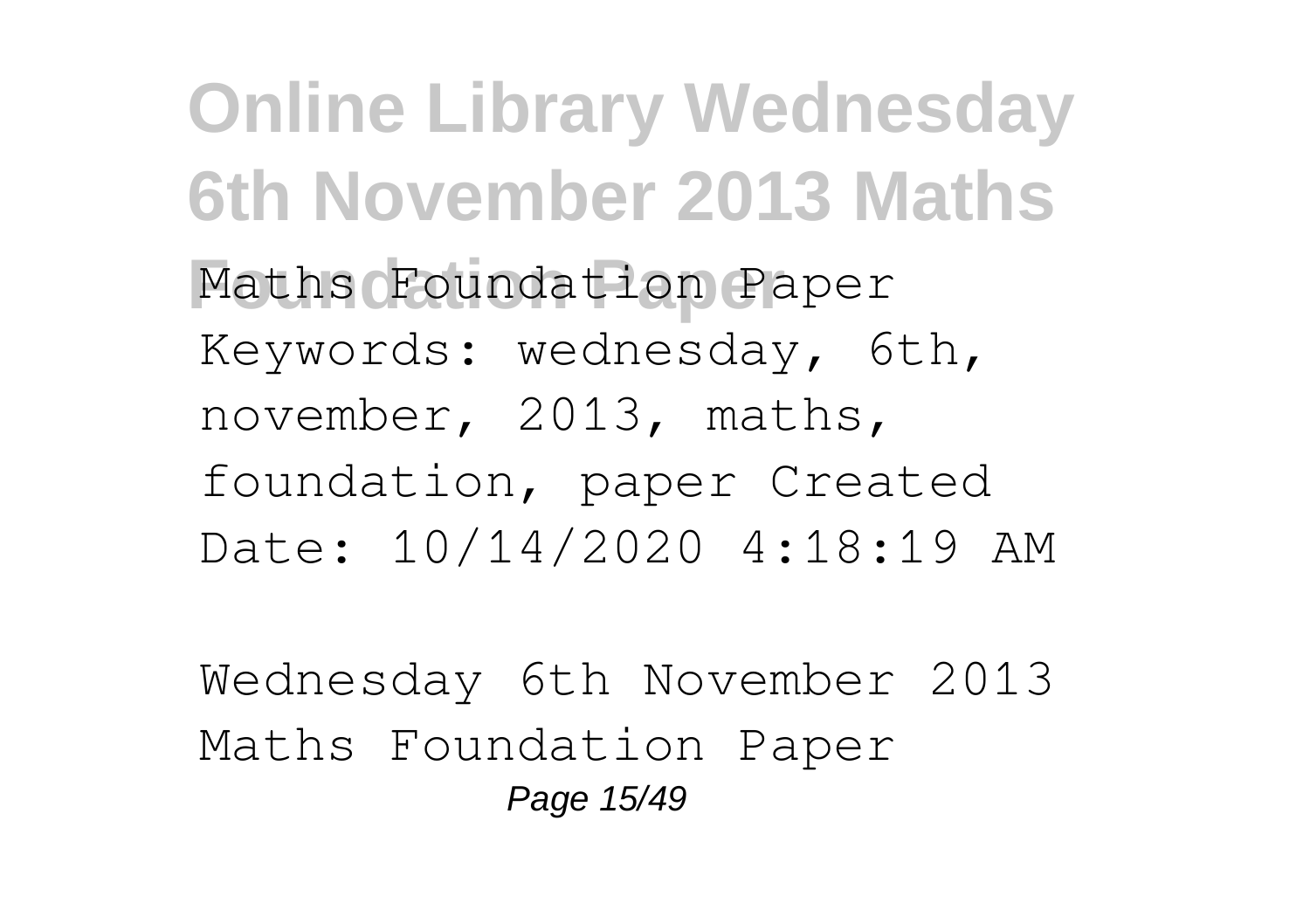**Online Library Wednesday 6th November 2013 Maths Foundation Paper** wednesday 6th november 2013 maths foundation paper below. The Kindle Owners' Lending Library has hundreds of thousands of free Kindle books available directly from Amazon. This is a lending process, so you'll Page 16/49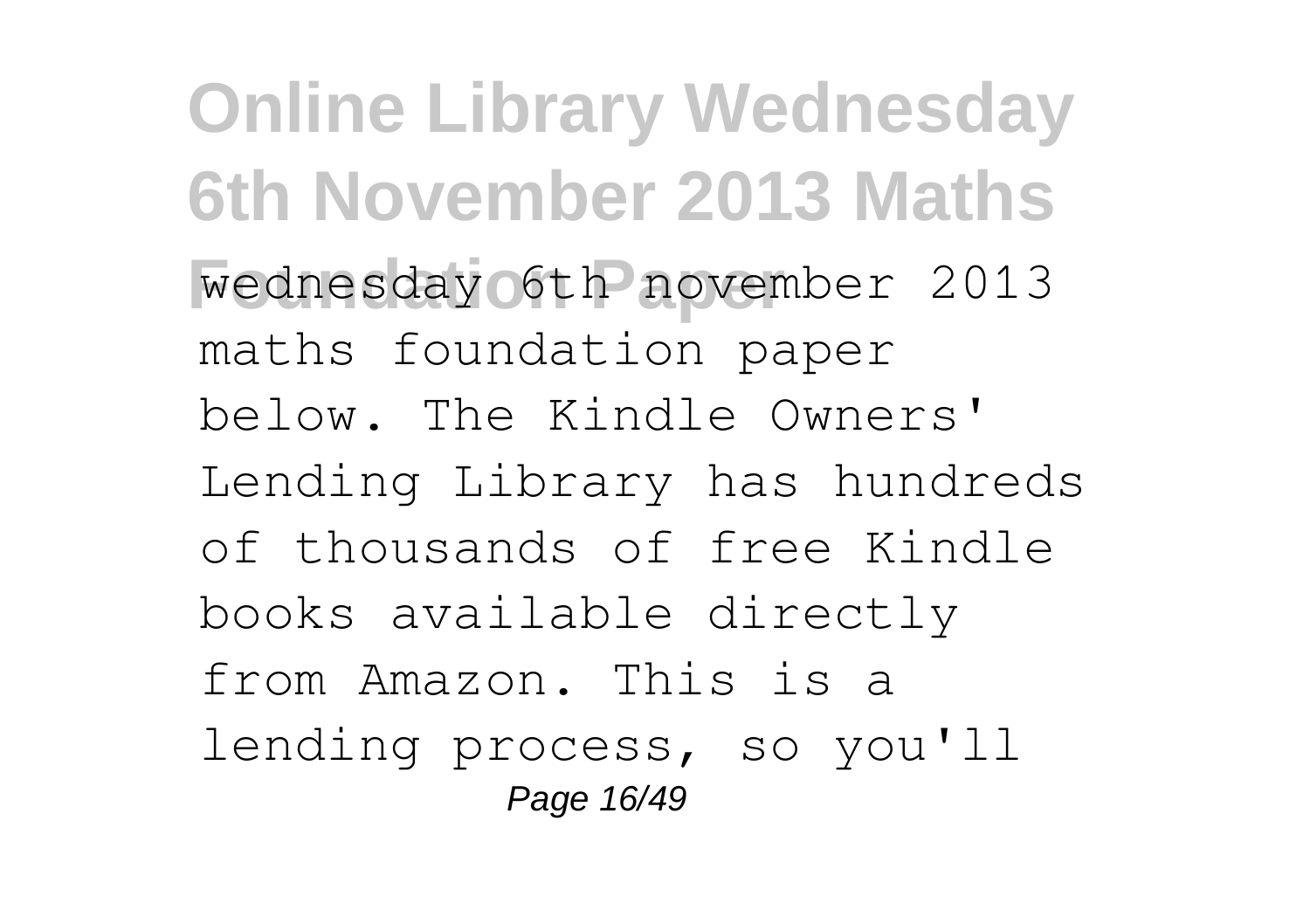**Online Library Wednesday 6th November 2013 Maths** only be able to borrow the book, not keep it. Mark Scheme (Results) November 2013 - Edexcel Wednesday 6th November 2013 09.00-10.30 1h 30m

Wednesday 6th November 2013 Page 17/49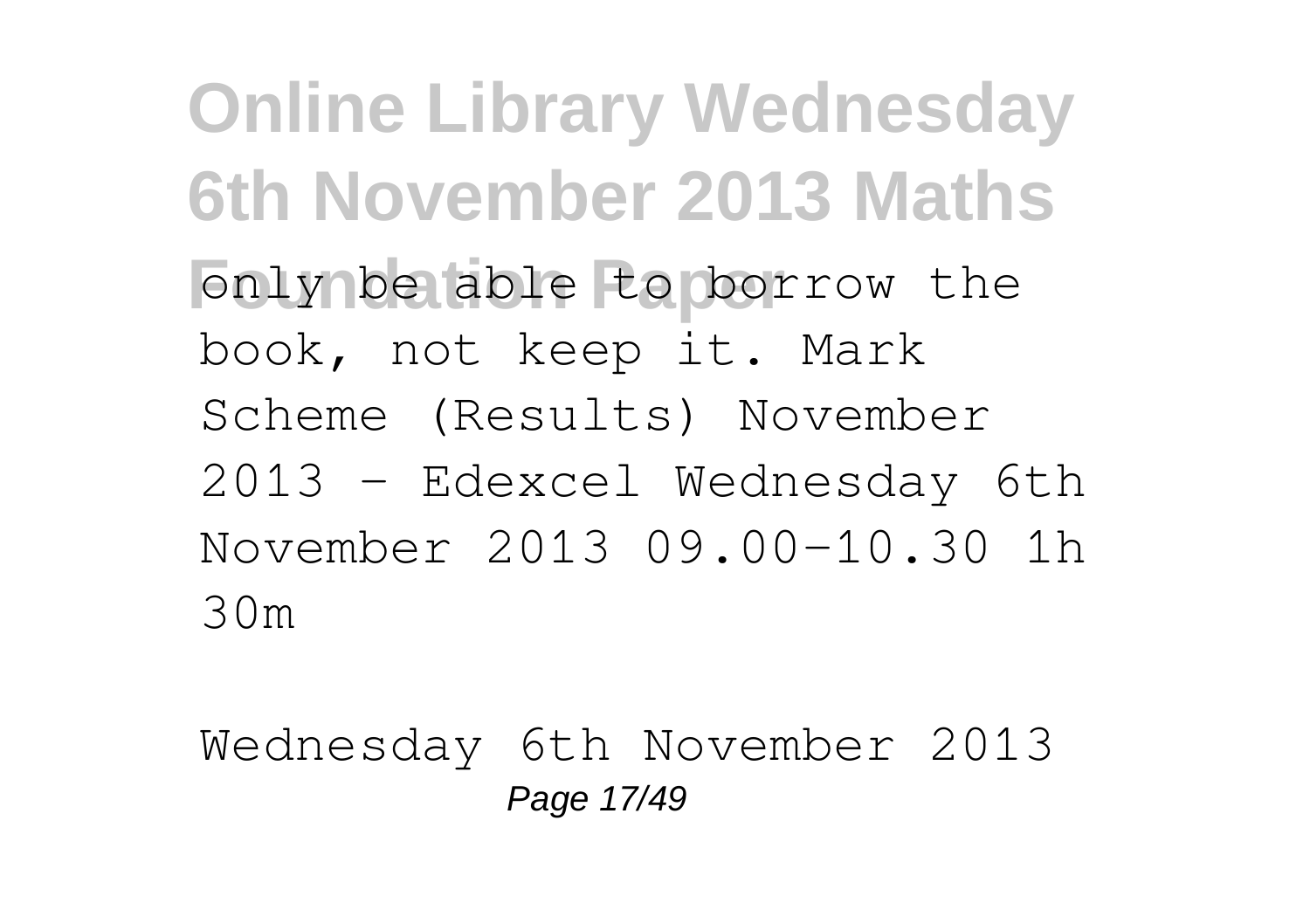**Online Library Wednesday 6th November 2013 Maths Foundation Paper** Maths Foundation Paper MATHEMATICS, COMPUTER SCIENCE AND JOINT SCHOOLS WEDNESDAY 6 NOVEMBER 2013 Mark Scheme: Each part of Question 1 is worth four marks which are awarded solely for the correct Page 18/49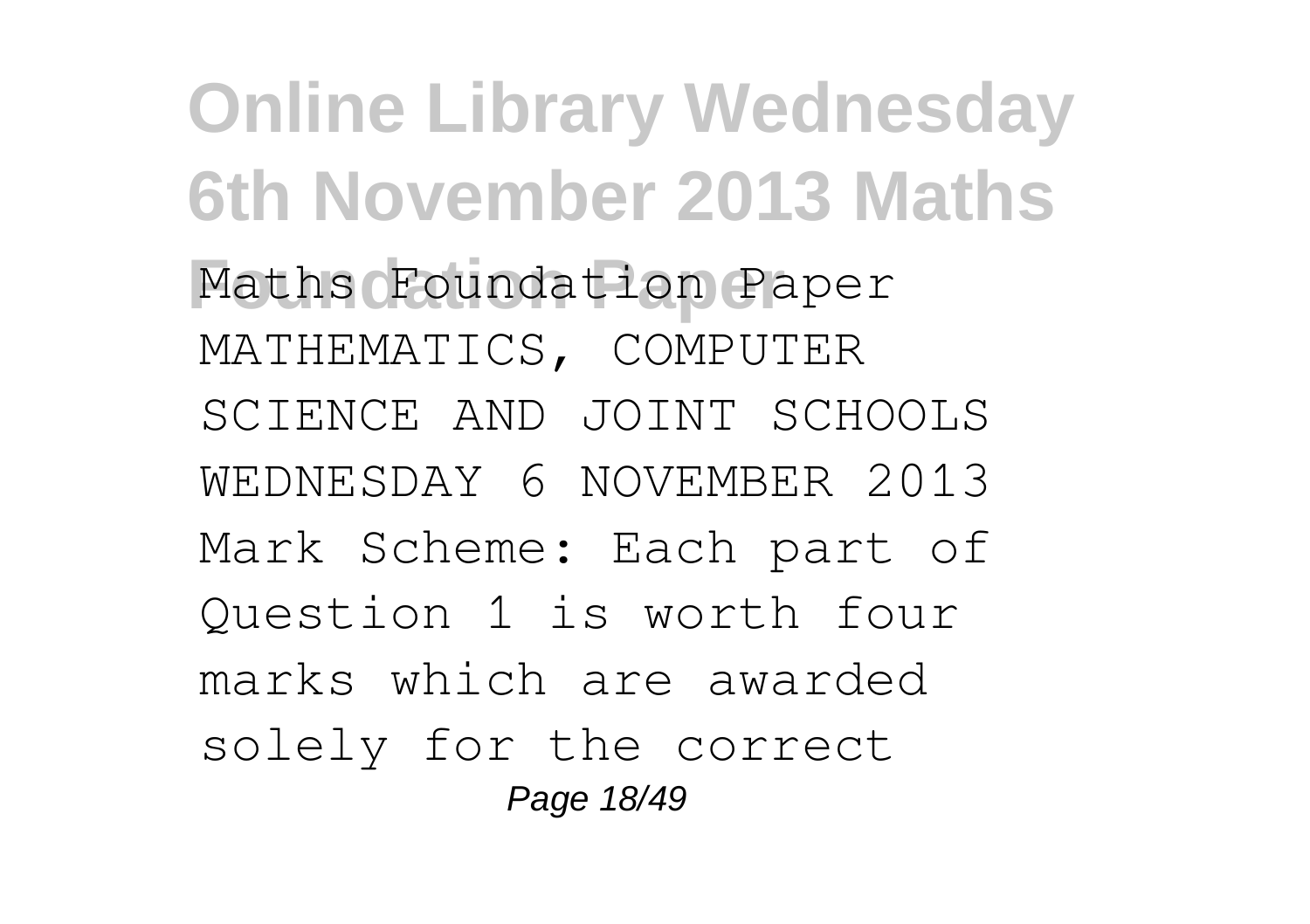**Online Library Wednesday 6th November 2013 Maths Foundation Paper** answer. Each of Questions 2-7 is worth 15 marks QUESTION 1: A. The quadratic 2+ + =1has discriminant (" 2;4 ") equal to  $2;4f1f(1)$  =  $2; 4 + 4 = (2)2$ 

SOLUTIONS FOR ADMISSIONS Page 19/49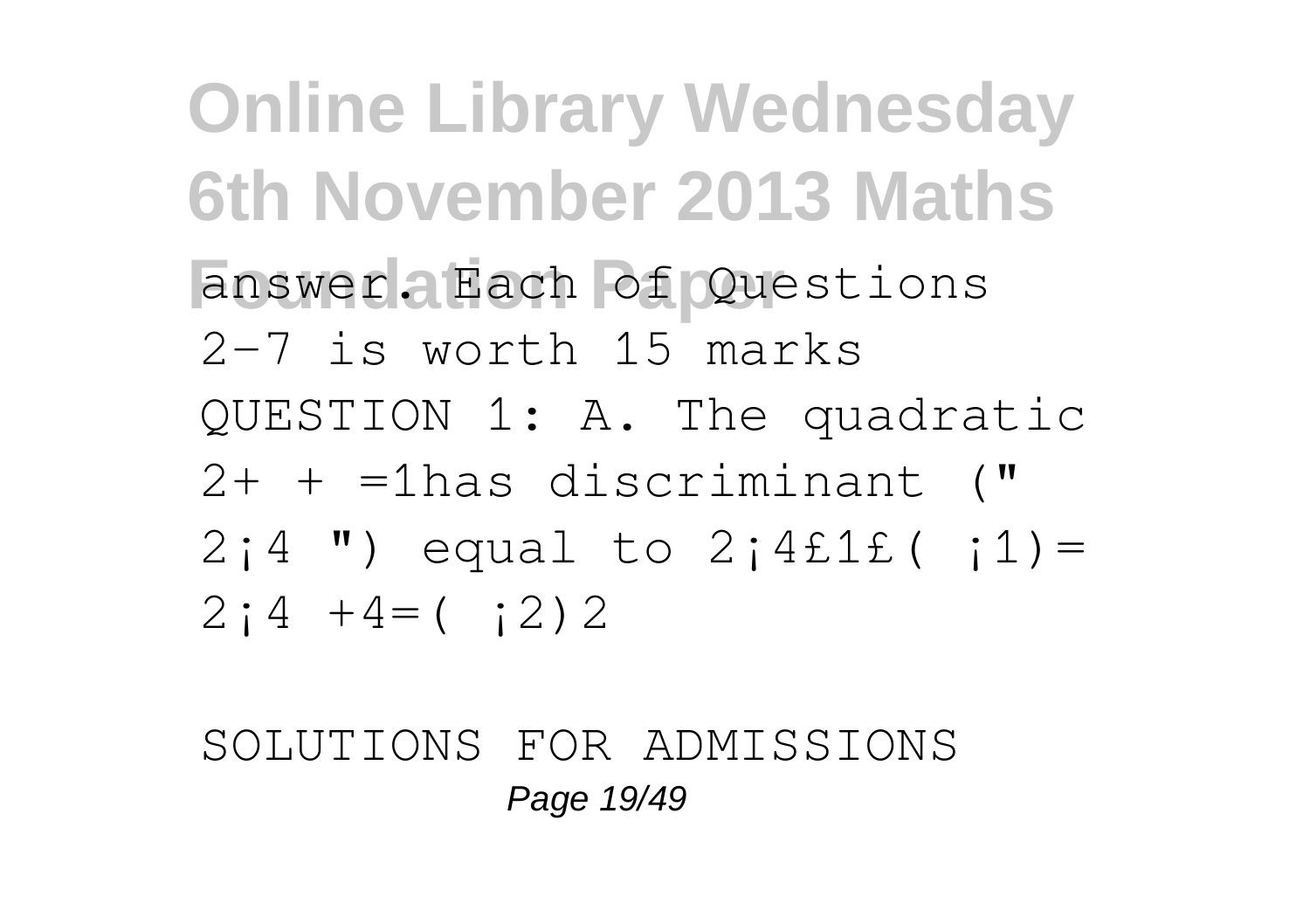**Online Library Wednesday 6th November 2013 Maths FEST IN MATHEMATICS,** COMPUTER ... 3 TIER F 80 - - - 57 47 37 27 17 43603H MATHEMATICS UNIT 3 TIER H 80 69 58 43 28 18 - - - Scaled mark unit grade boundaries - November 2013 mathematics paper 1 Page 20/49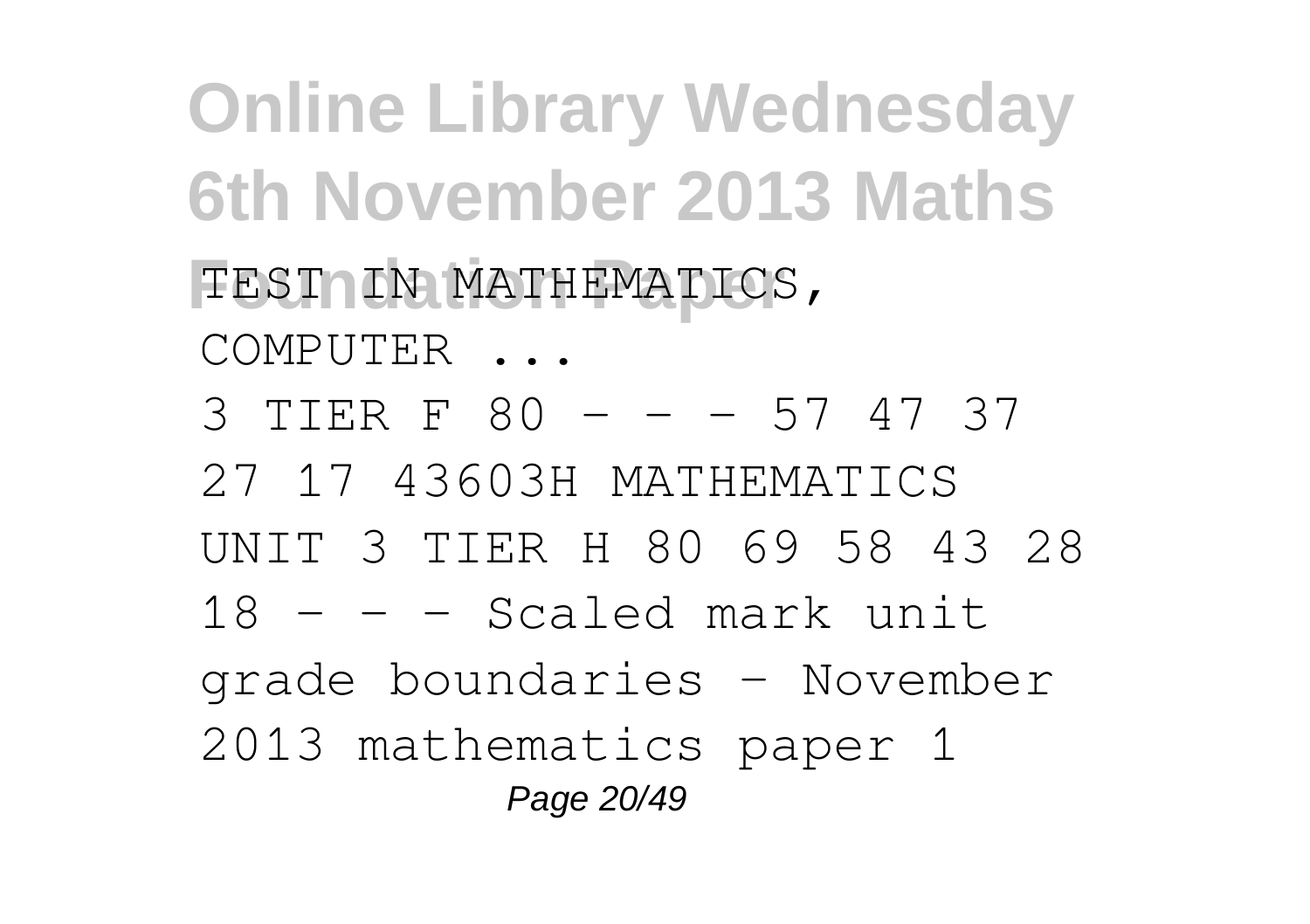**Online Library Wednesday 6th November 2013 Maths Foundation Paper** wednesday 6 november 2013 - Bing To find your free wednesday 6th november 2013 maths foundation paper, choose from our list of documents below Files wednesday 6th november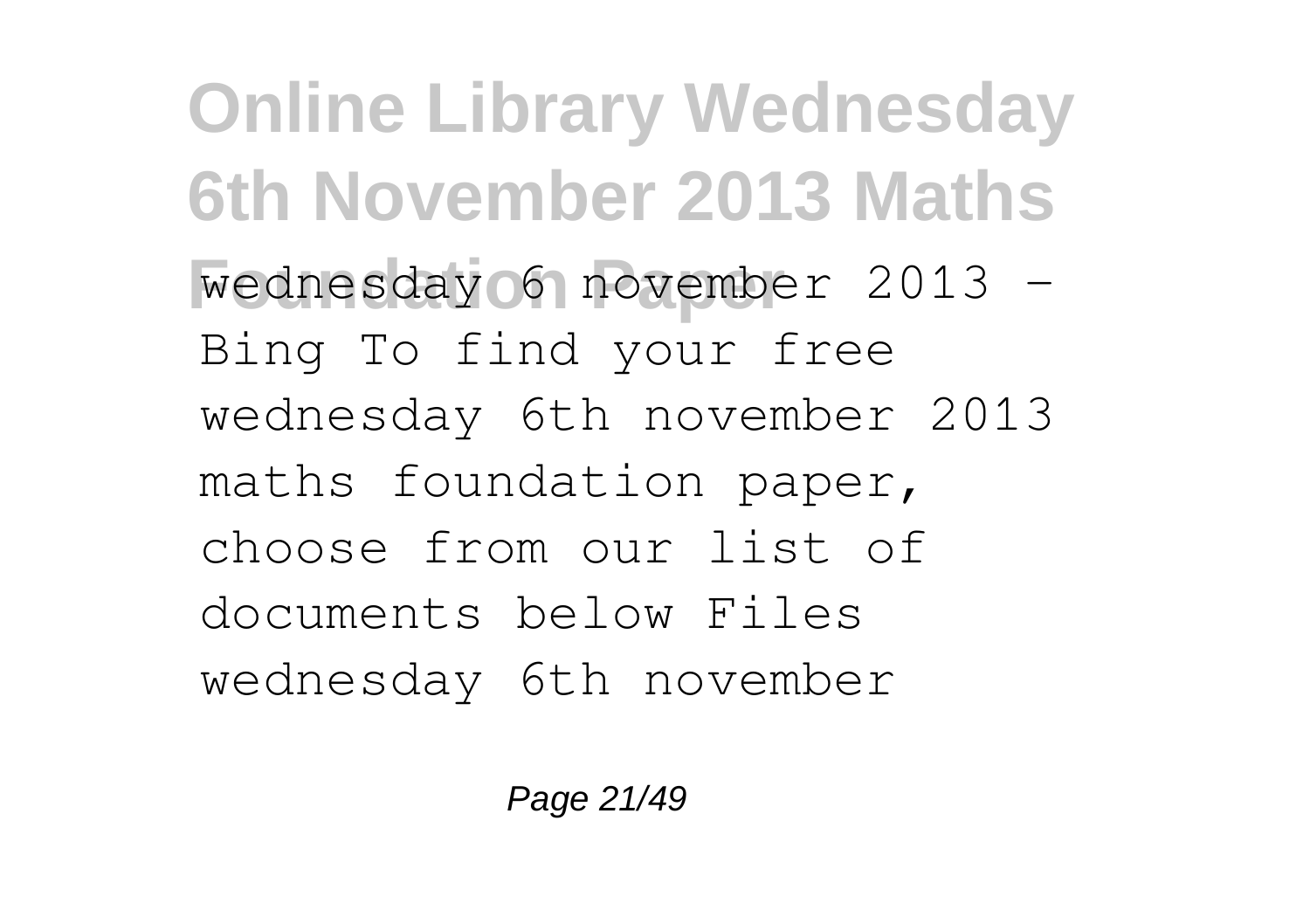**Online Library Wednesday 6th November 2013 Maths Foundation Paper** Wednesday 6th November 2013 43601f Mark Scheme Everyone knows that reading Wednesday 6th November 2013 Maths Foundation Paper is effective, because we can get too much info online through the resources. Page 22/49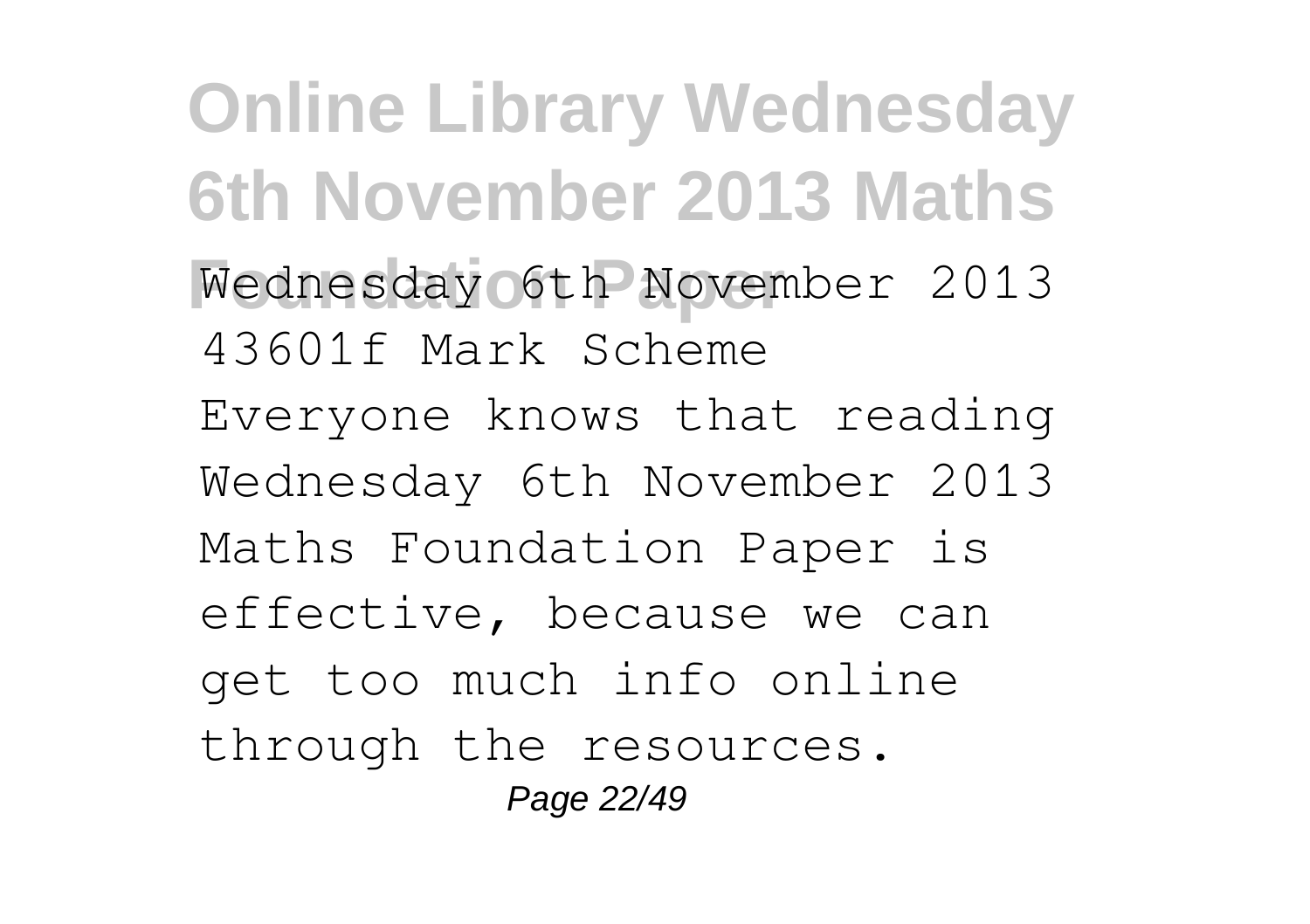**Online Library Wednesday 6th November 2013 Maths** Technology has developed, and reading Wednesday 6th November 2013 Maths Foundation Paper books may be more convenient and easier. We can read books on the mobile, tablets and Kindle, etc. Page 23/49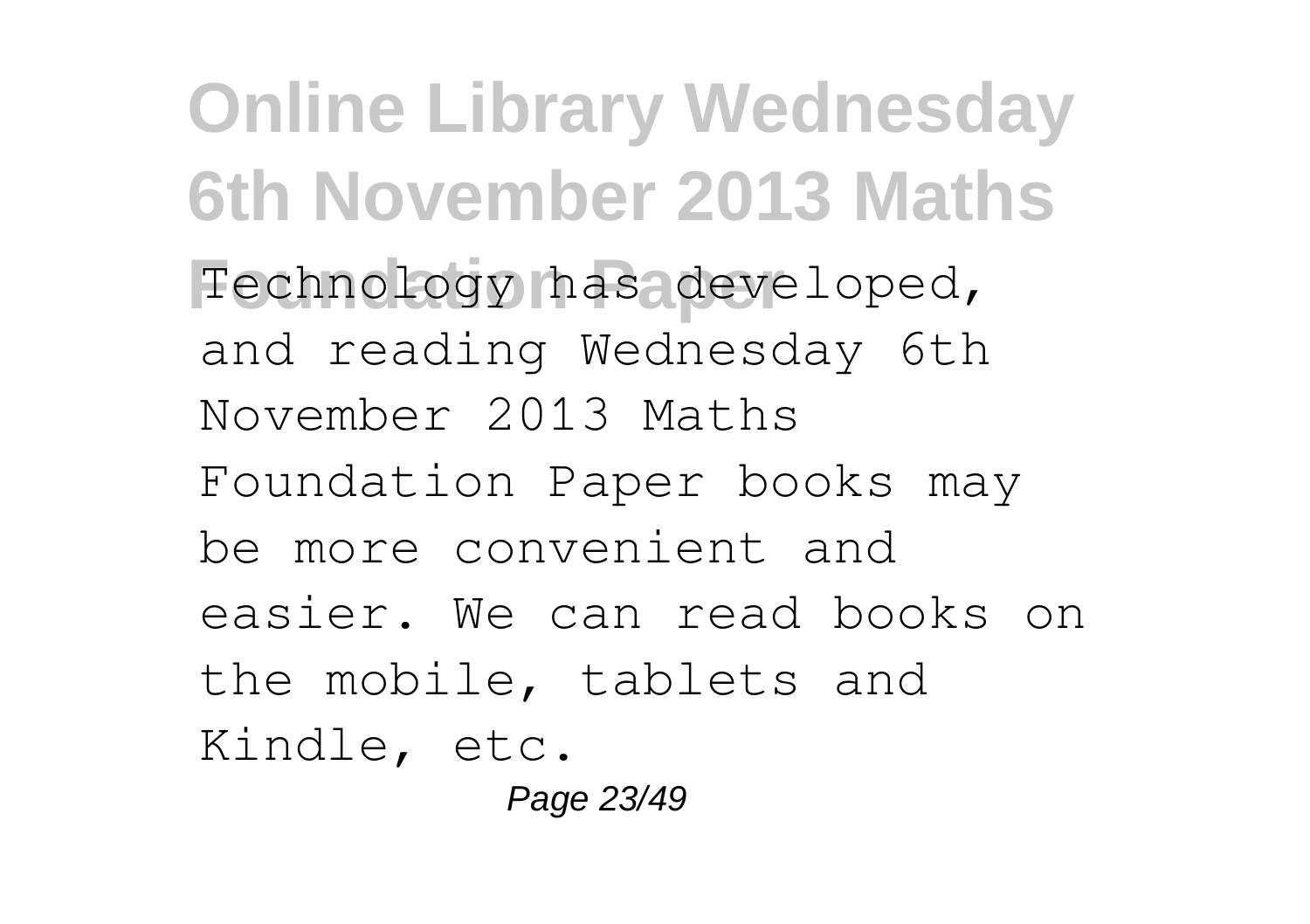**Online Library Wednesday 6th November 2013 Maths Foundation Paper** Wednesday 6th November 2013 Maths Foundation Paper November 2013 Question Papers. In this area you will find PDF copies of the Linear question papers from November 2013. If you want Page 24/49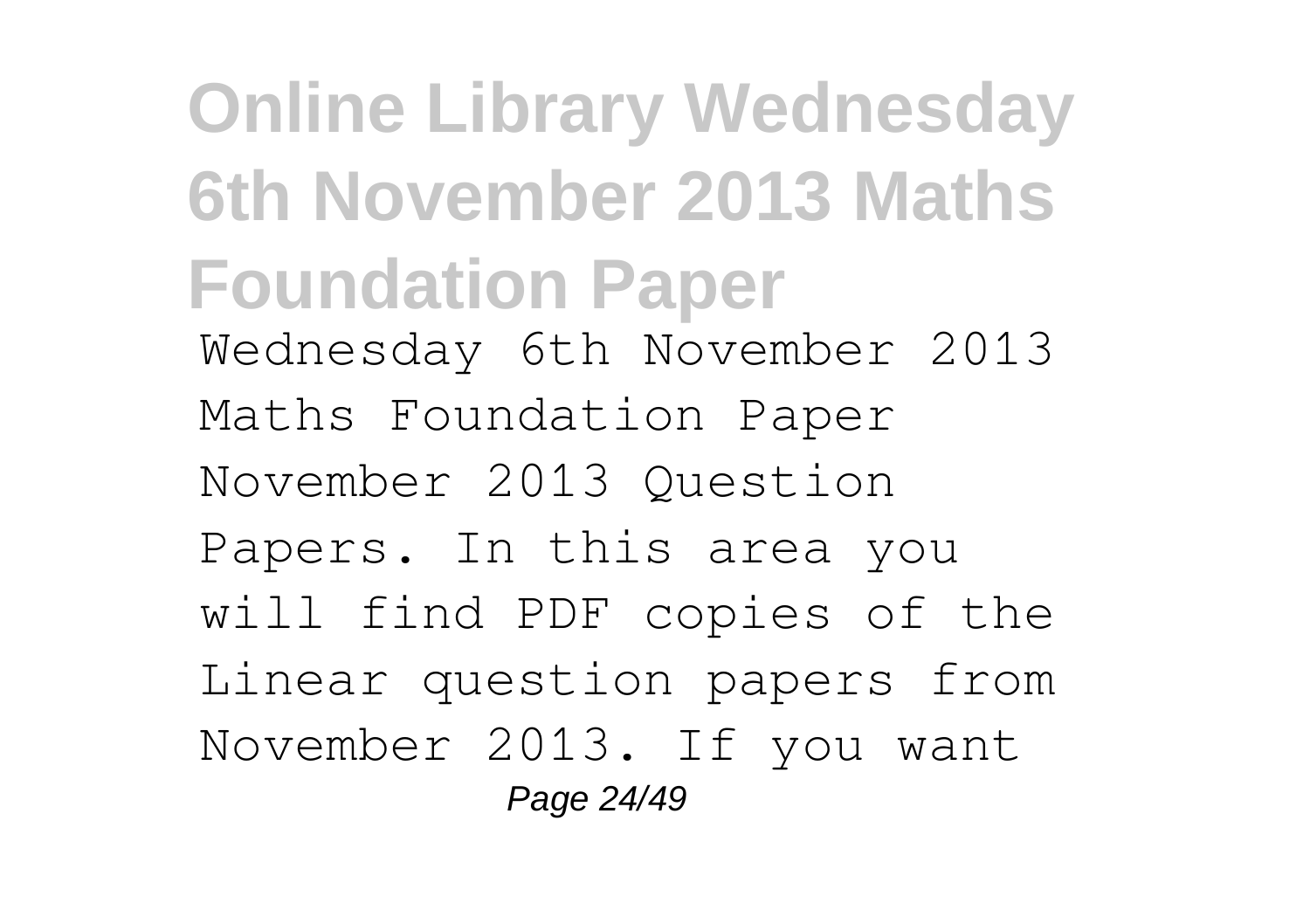**Online Library Wednesday 6th November 2013 Maths** to use these papers as a mock examinations, we strongly advise waiting until the grade boundaries and mark schemes are published in this area (on results day).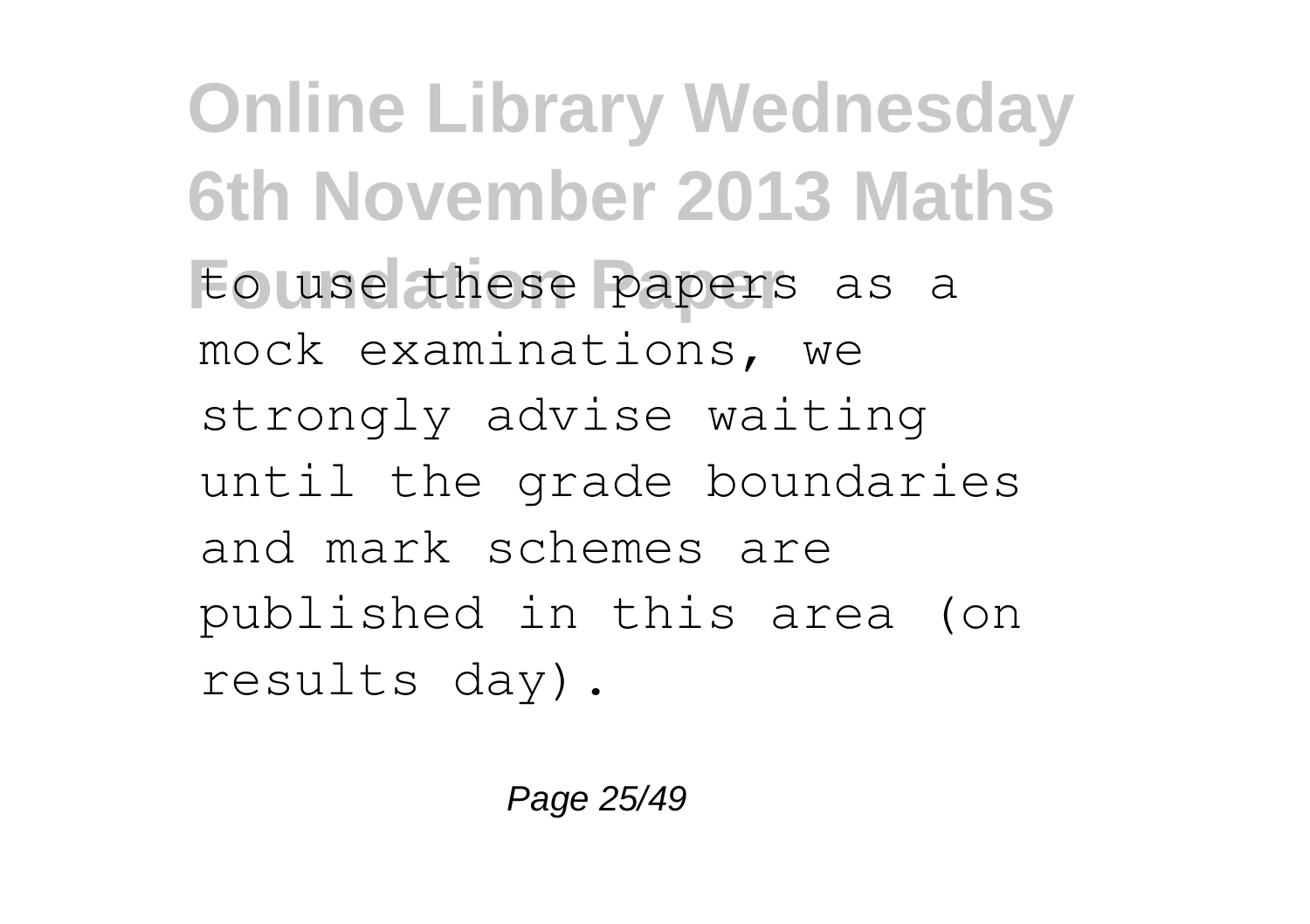**Online Library Wednesday 6th November 2013 Maths Foundation Paper** November 2013 - AQA All About Maths November 2013 Pearson Edexcel GCSE In Mathematics Linear (1MA0) Foundation (Non-Calculator) Paper 1F . ... November 2013 . Publications Code UG037486 . Page 26/49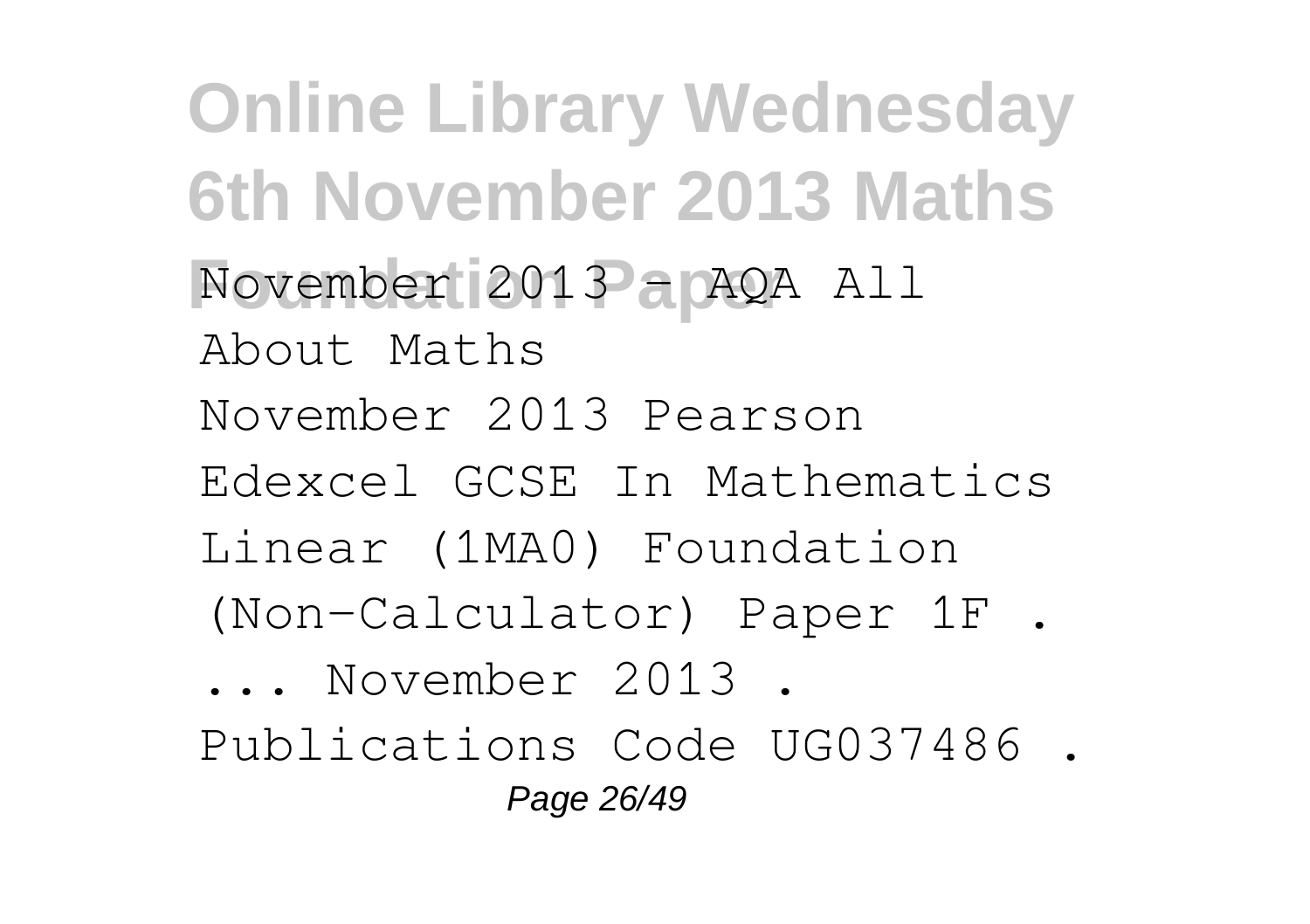**Online Library Wednesday 6th November 2013 Maths Fou for showing 3, 4, 6, 7 as** consecutive numbers in an ordered list

Mark Scheme (Results) November 2013 - Edexcel November 2013 Pearson Edexcel GCSE in Mathematics Page 27/49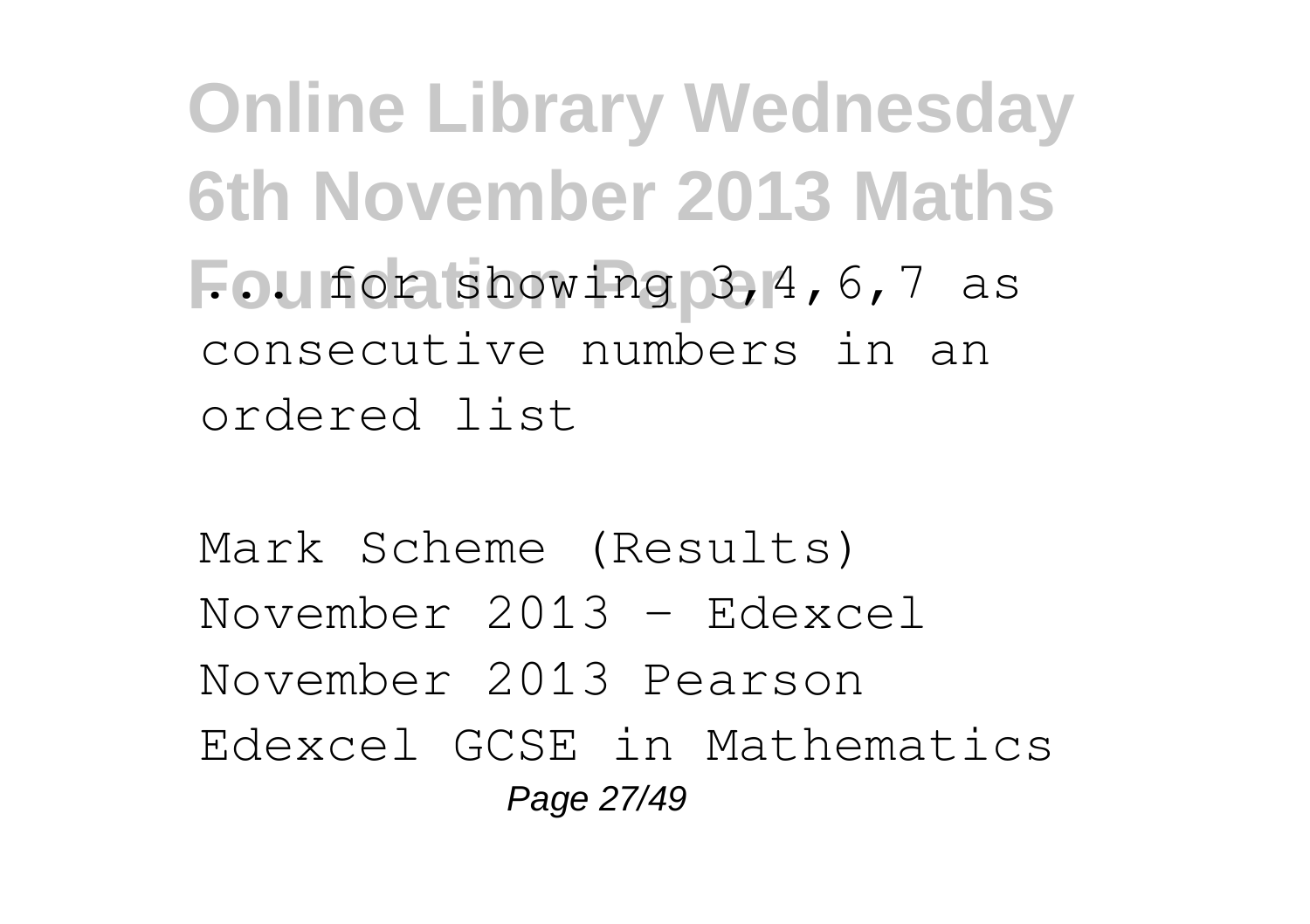**Online Library Wednesday 6th November 2013 Maths Foundation Paper** Linear (1MA0) Higher (Non-Calculator) Paper 1H . ... November 2013 . Publications Code UG037492 . ... or 4 ÷ 6  $(= 0.66...)$  or  $\div 4 \times 6$  oe or sight of any one of the correct answers A1 for three correct : A1 for all correct Page 28/49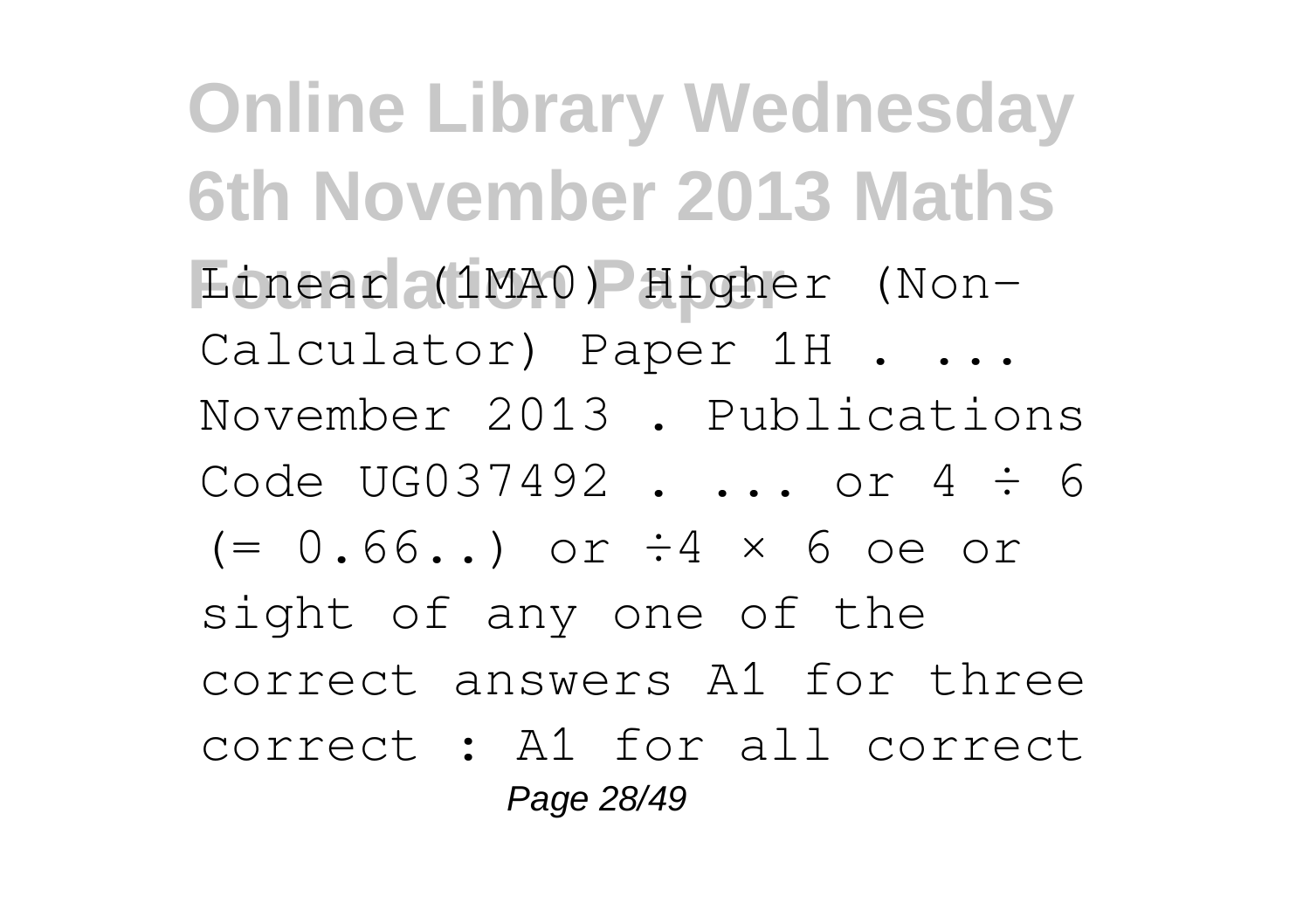**Online Library Wednesday 6th November 2013 Maths Foundation Paper** .

Mark Scheme (Results) November 2013 - Maths Genie Important change affecting GCSE maths and English in November 2013 Is it possible to relearn maths in a month Page 29/49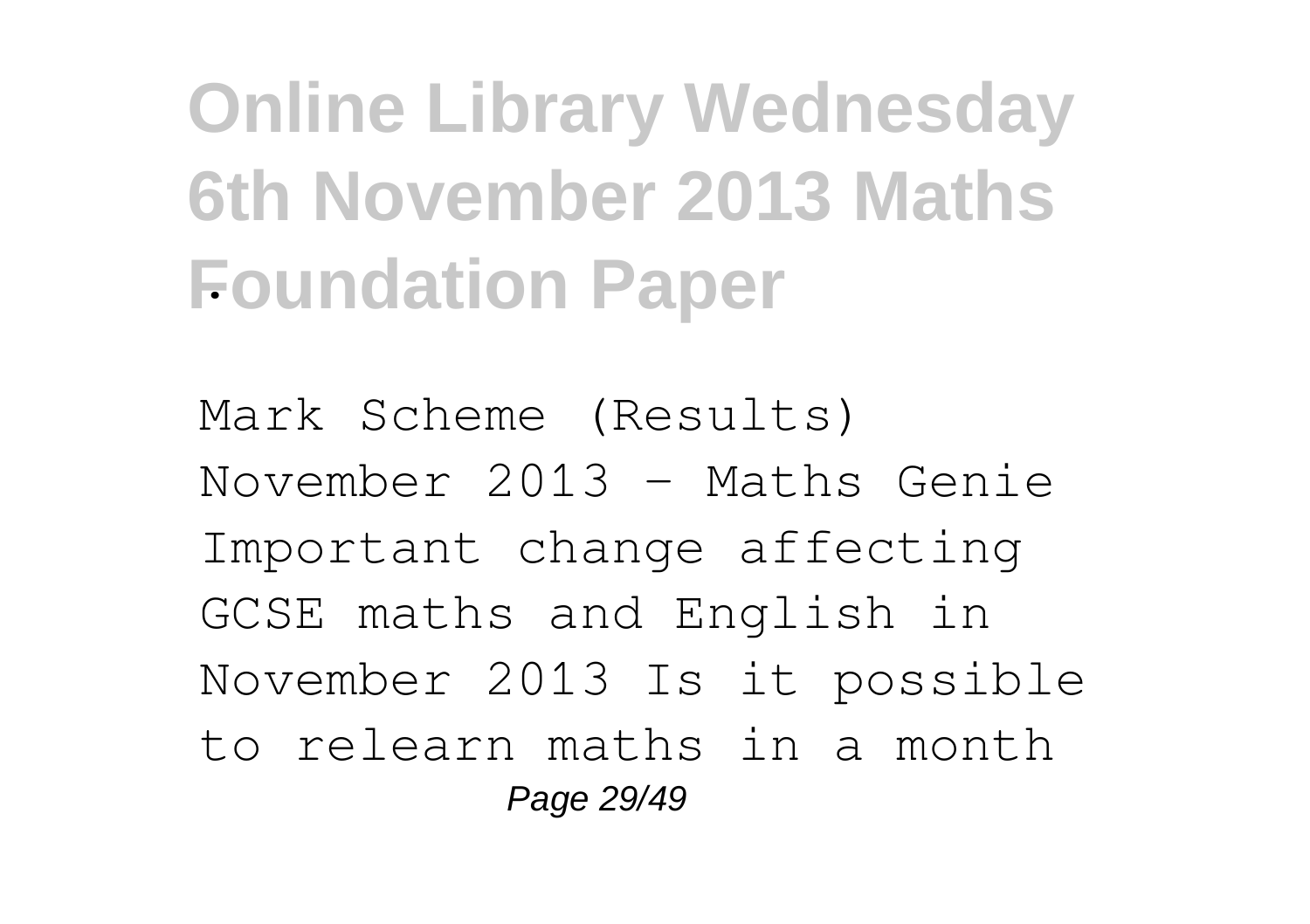**Online Library Wednesday 6th November 2013 Maths** and get a C grade? ... Am taking the maths exam to, non calc paper 6 november that's wednesday 8:45 calculator paper 8 november that's friday 8:45, good luck mate I hope your happy when the white letter comes Page 30/49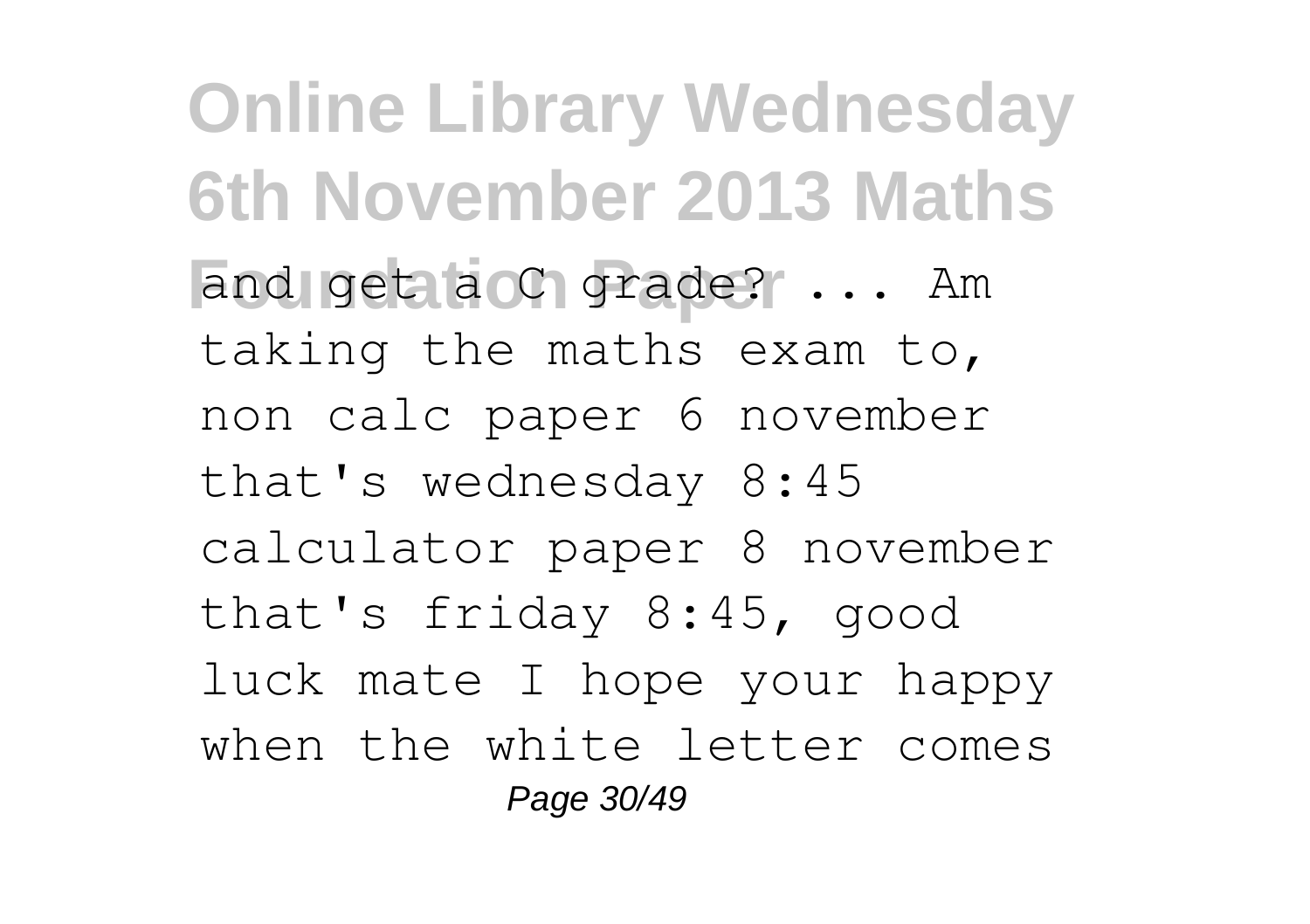**Online Library Wednesday 6th November 2013 Maths** *...* 

GCSE Maths exam November 2013 - The Student Room Maths Genie GCSE Revision - GCSE Exam Papers. Edexcel past exam papers, mark schemes, grade boundaries Page 31/49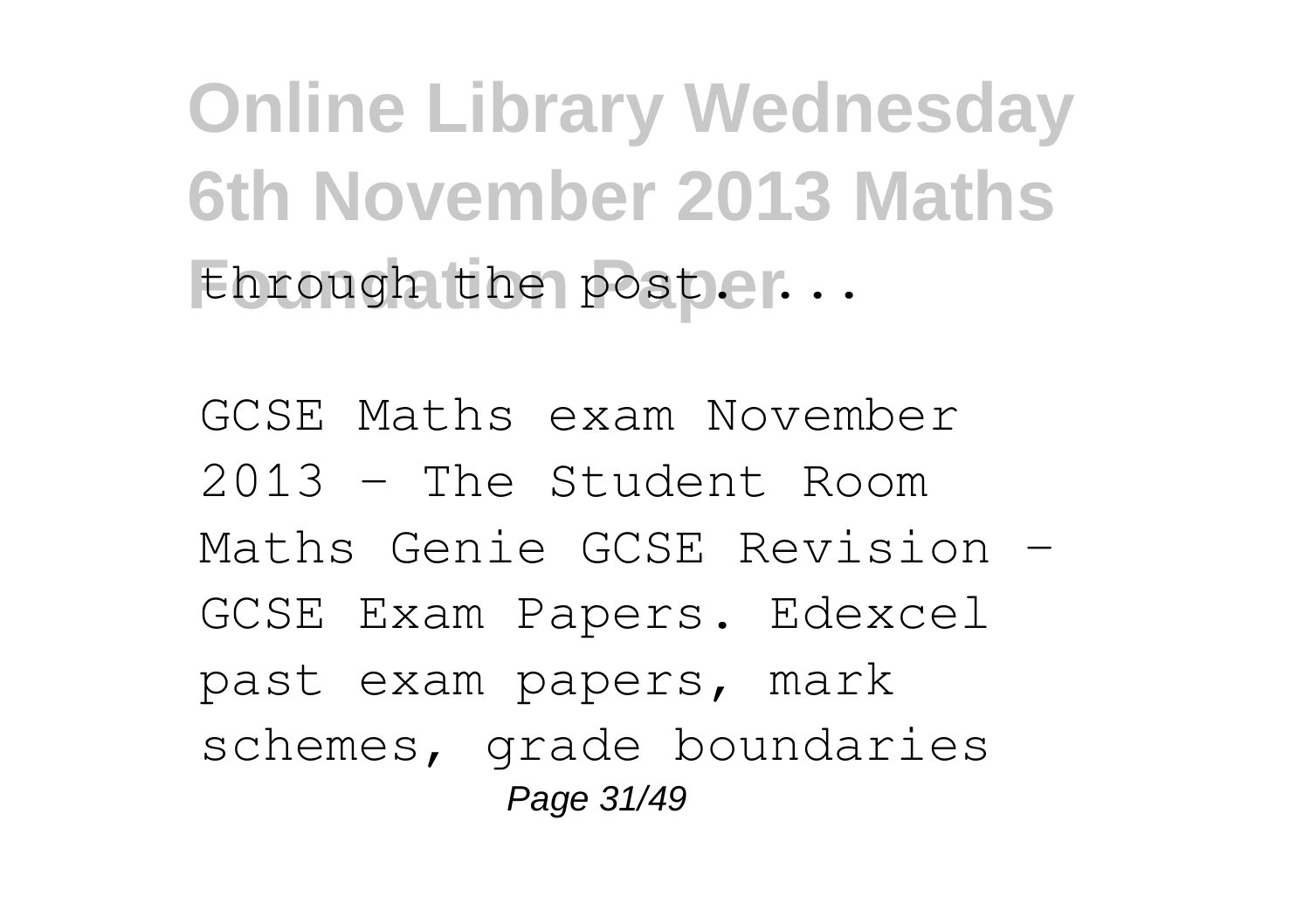**Online Library Wednesday 6th November 2013 Maths** and model canswers.

Maths Genie - GCSE Maths Papers - Past Papers, Mark

...

mathematics paper 1 wednesday 6 november 2013 - Bing To find your free Page 32/49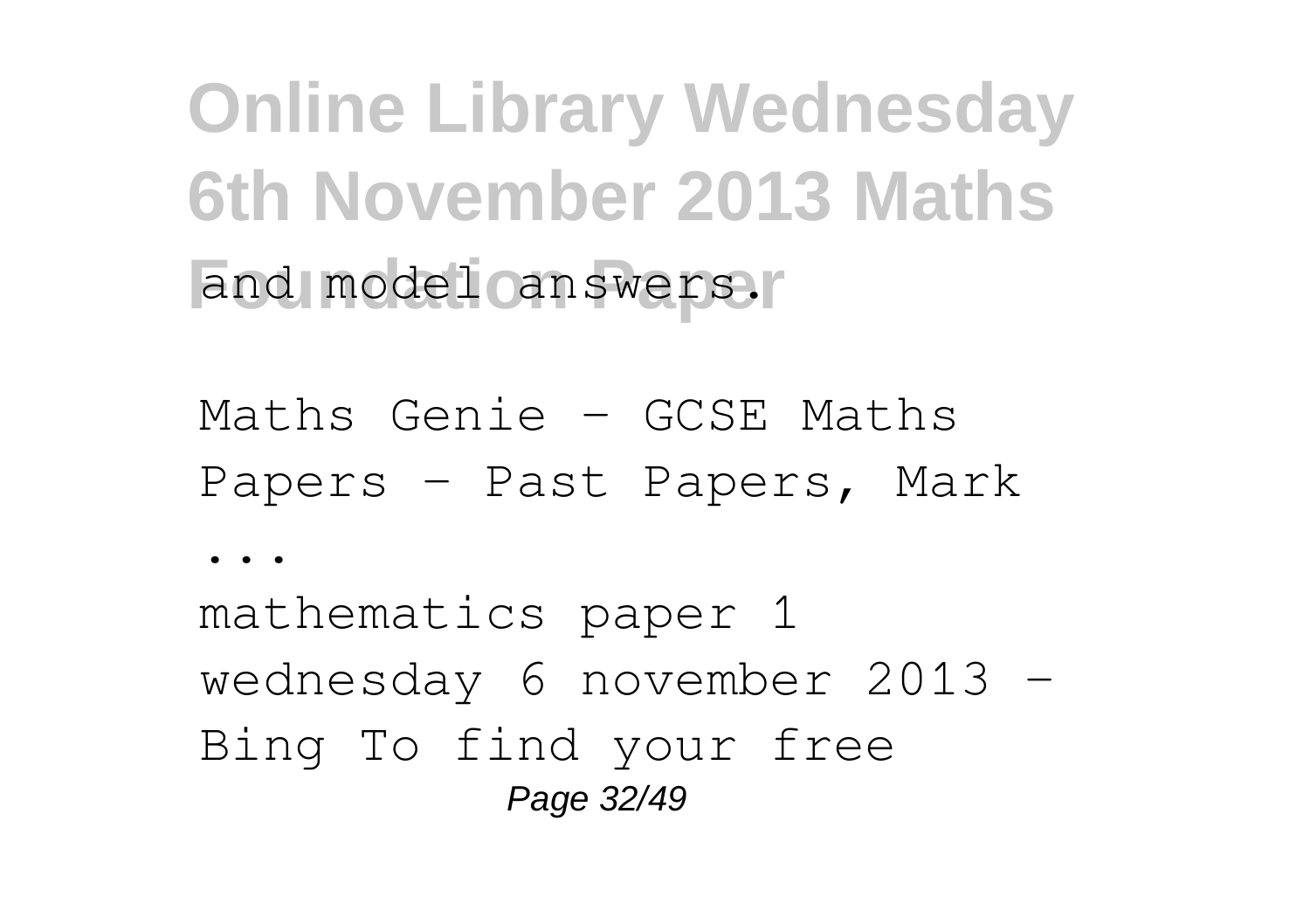**Online Library Wednesday 6th November 2013 Maths Foundation Paper** wednesday 6th november 2013 maths foundation paper, choose from our list of documents below Files wednesday 6th november 2013  $43601f$  mark  $\hat{a} \in \mathcal{C}$  This Girl Slammed 3 By Colleen Hoover PDF Download

Page 33/49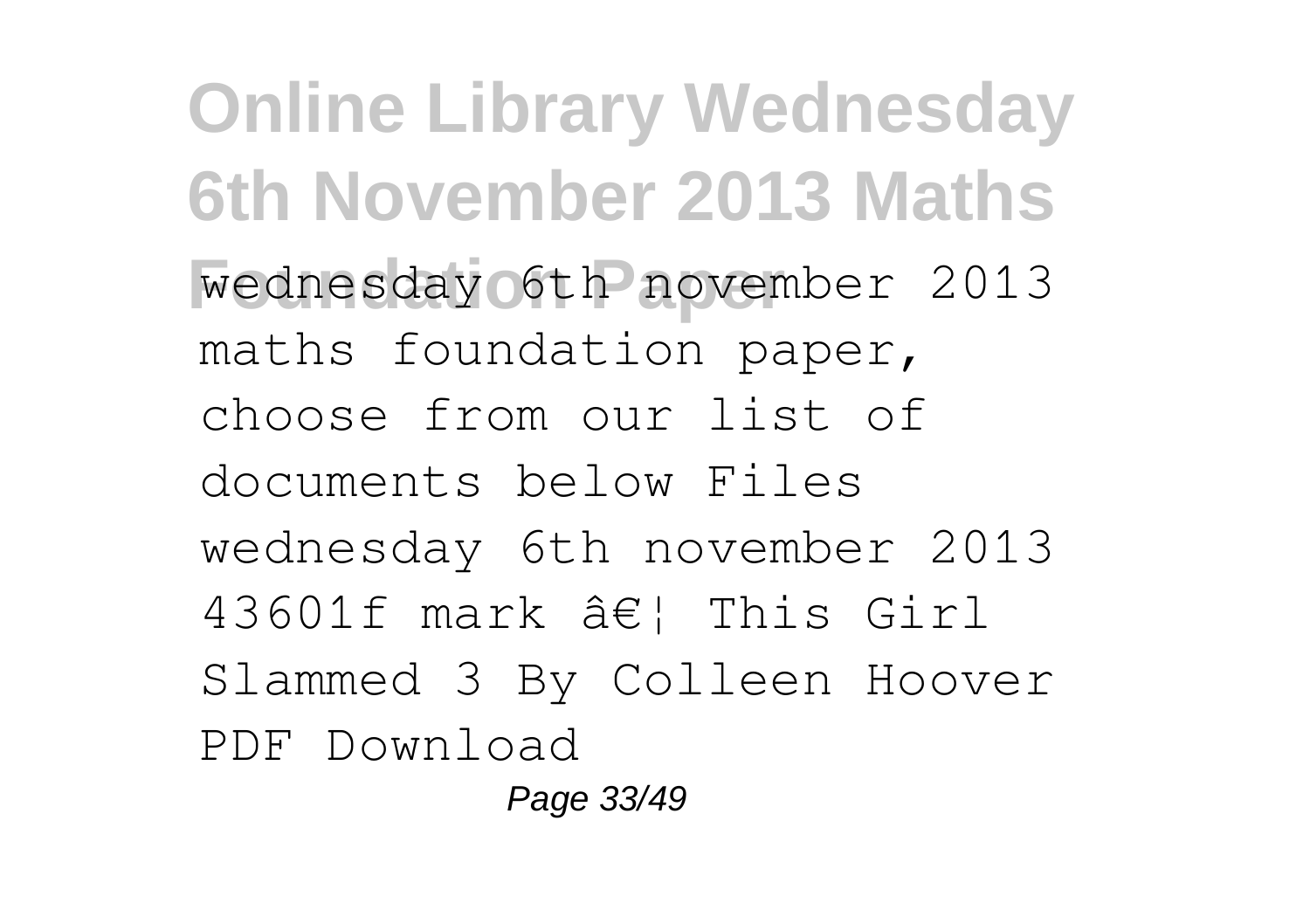**Online Library Wednesday 6th November 2013 Maths Foundation Paper** Wednesday 6th November 2013 43601f Mark Scheme OCR GCSE Maths (9-1) (J560) past exam papers. Prior to 2017 OCR ran two syllabuses Mathematics A and Mathematics B. If you are Page 34/49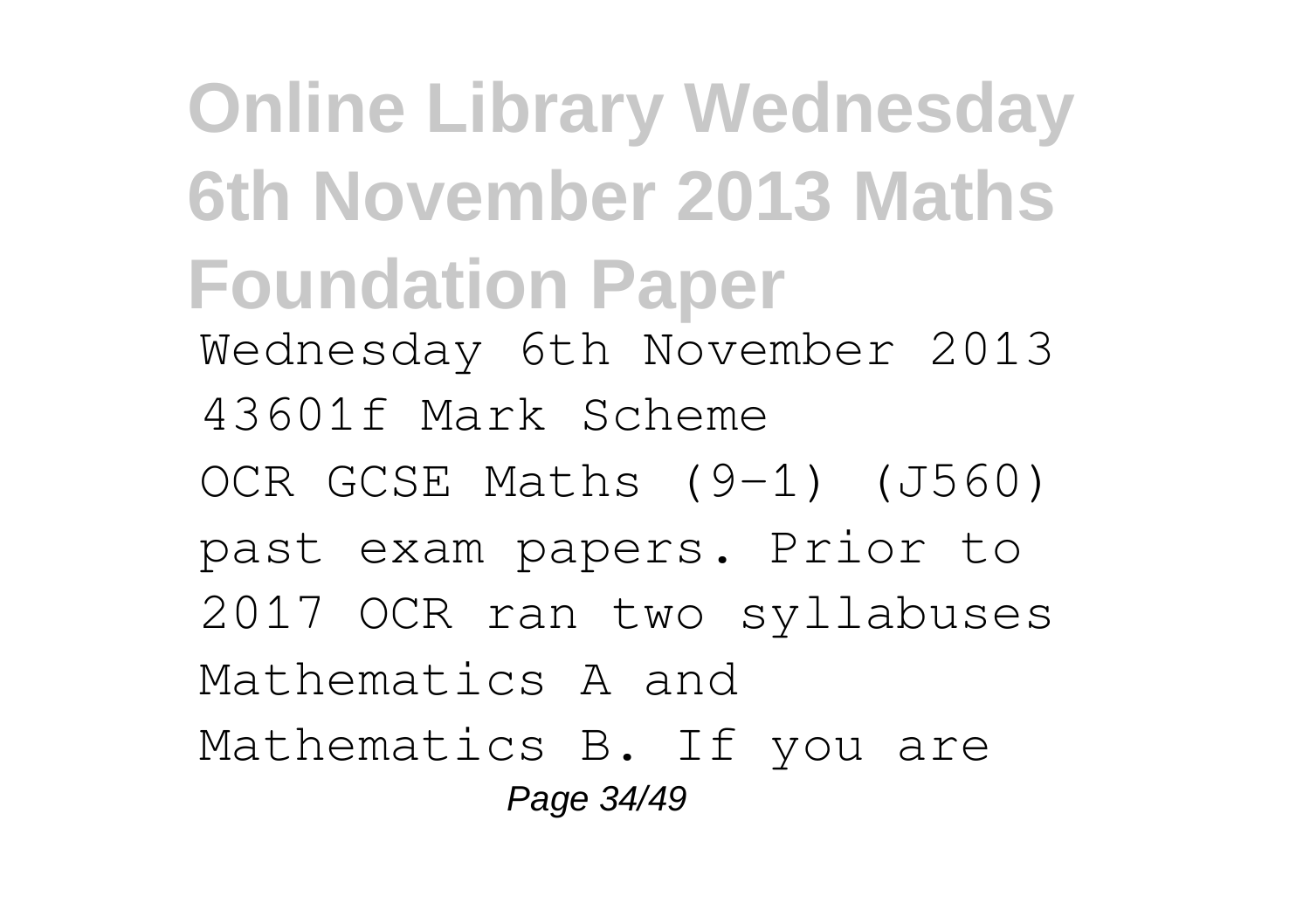**Online Library Wednesday 6th November 2013 Maths** not sure which syllabus you are studying or which exam tier (foundation or higher) you are sitting check with your teacher.

OCR GCSE Maths Past Papers - Revision Maths Page 35/49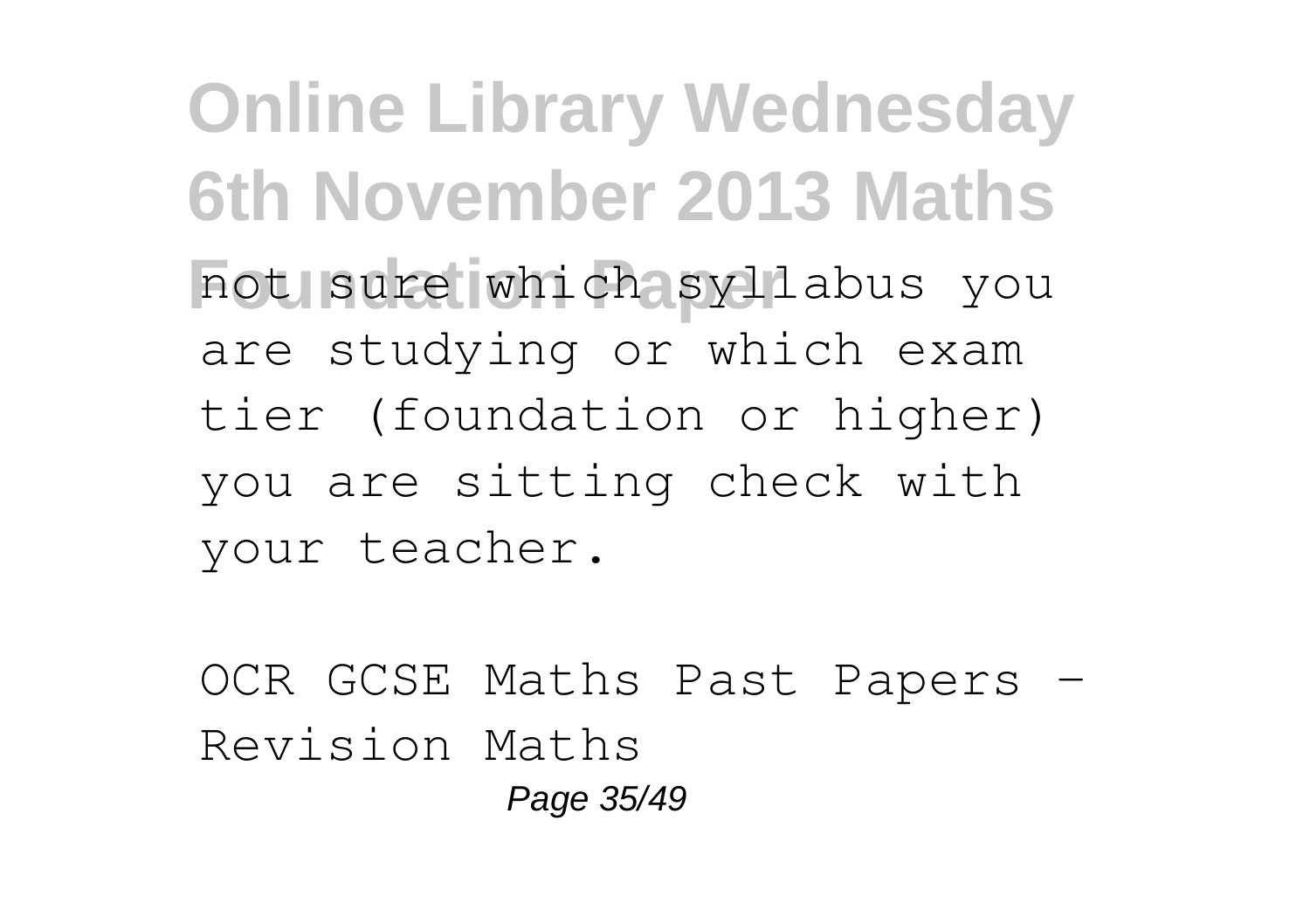**Online Library Wednesday 6th November 2013 Maths Foundation Paper** November 2013 Pearson Edexcel GCSE In Mathematics Linear (1MA0) Foundation (Non-Calculator) Paper 1F . ... November 2013 Publications Code UG037486 ... 0,1,2 2 M1 for showing 3,4,6,7 as consecutive Page 36/49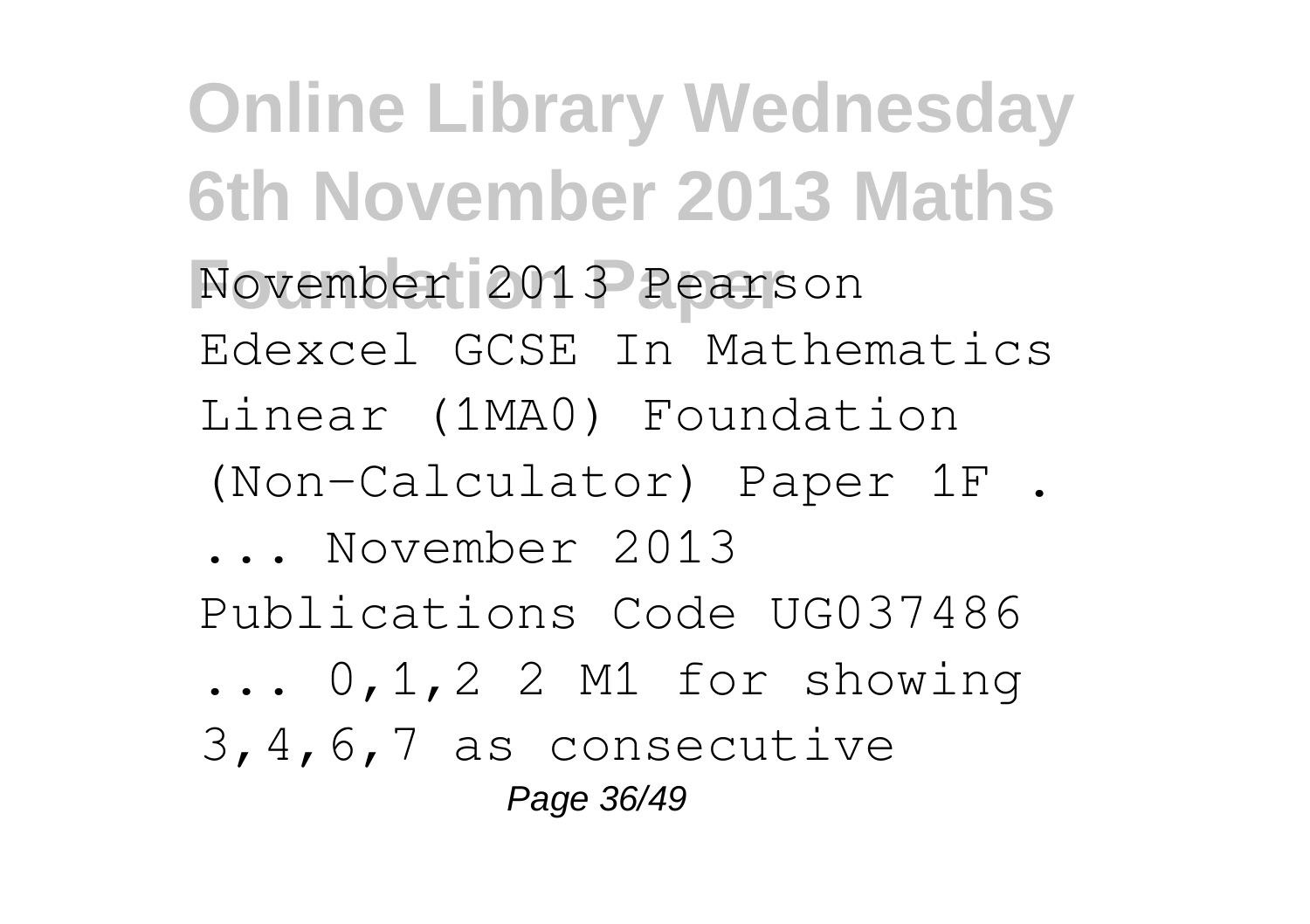**Online Library Wednesday 6th November 2013 Maths** numbers in an ordered list.

Mark Scheme (Results) November 2013 - Maths Tallis 3 TIER F 80 - - - 57 47 37 27 17 43603H MATHEMATICS UNIT 3 TIER H 80 69 58 43 28  $18 - -$  Scaled mark unit Page 37/49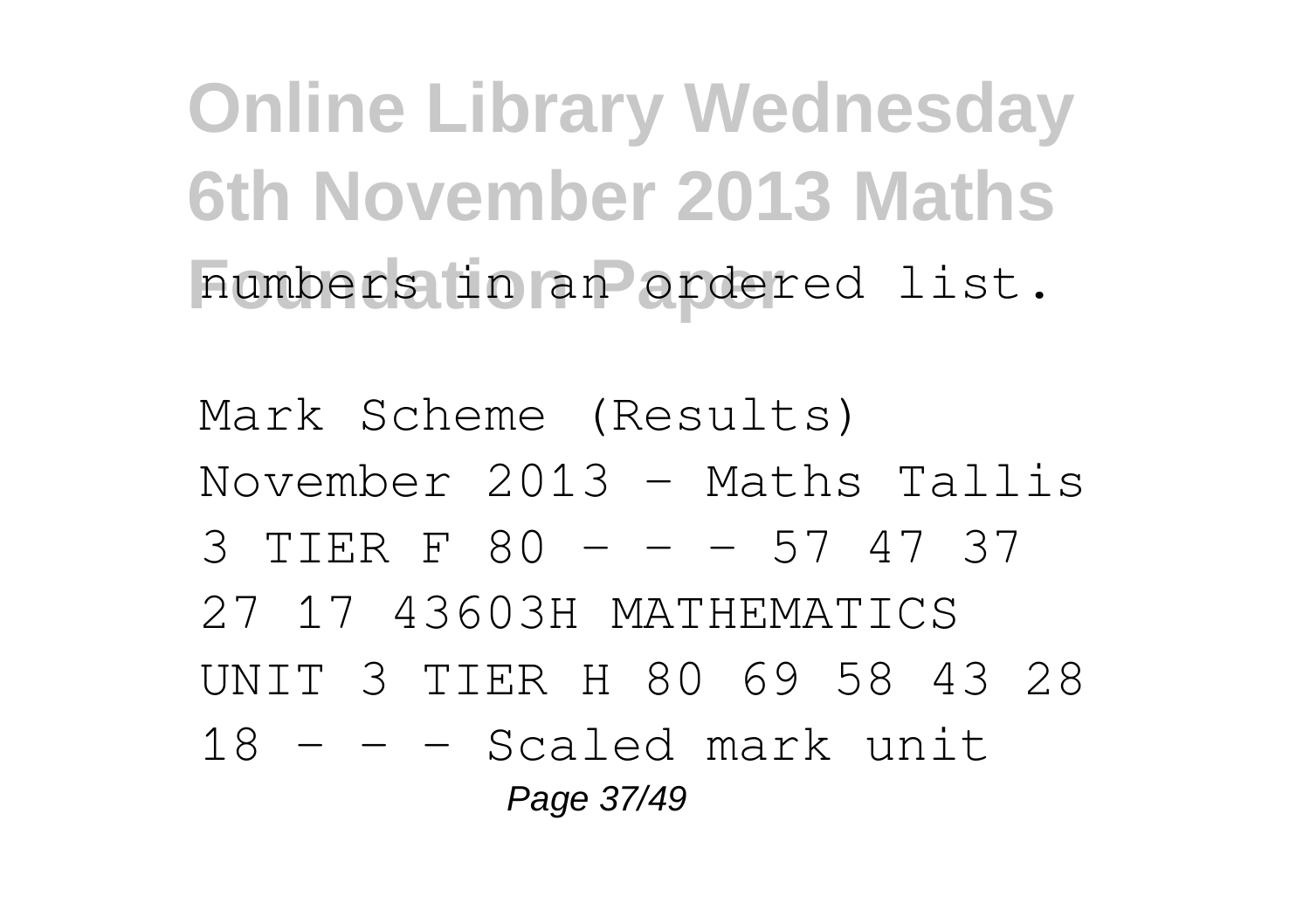**Online Library Wednesday 6th November 2013 Maths Foundation Paper** grade boundaries - November 2013 mathematics paper 1 wednesday 6 november 2013 - Bing To find your free wednesday 6th november 2013 maths foundation paper, choose from our list of documents below Files Page 38/49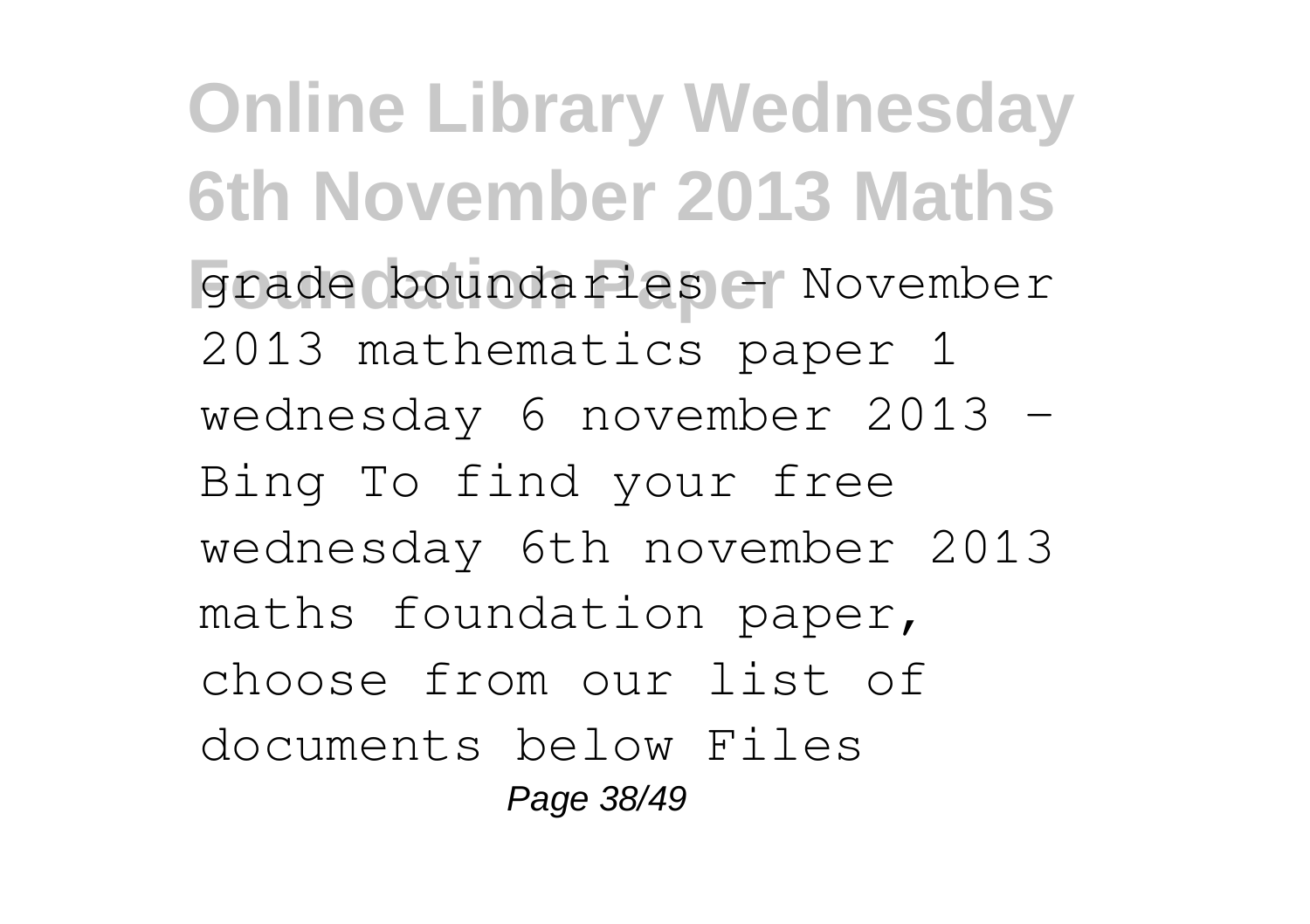**Online Library Wednesday 6th November 2013 Maths Foundation Paper** wednesday 6th november 2013 43601f ...

Wednesday 6th November 2013 43601f Mark Scheme NOVEMBER 2013 MATHEMATICS: PAPER I Time: 3 hours 150 marks PLEASE READ THE Page 39/49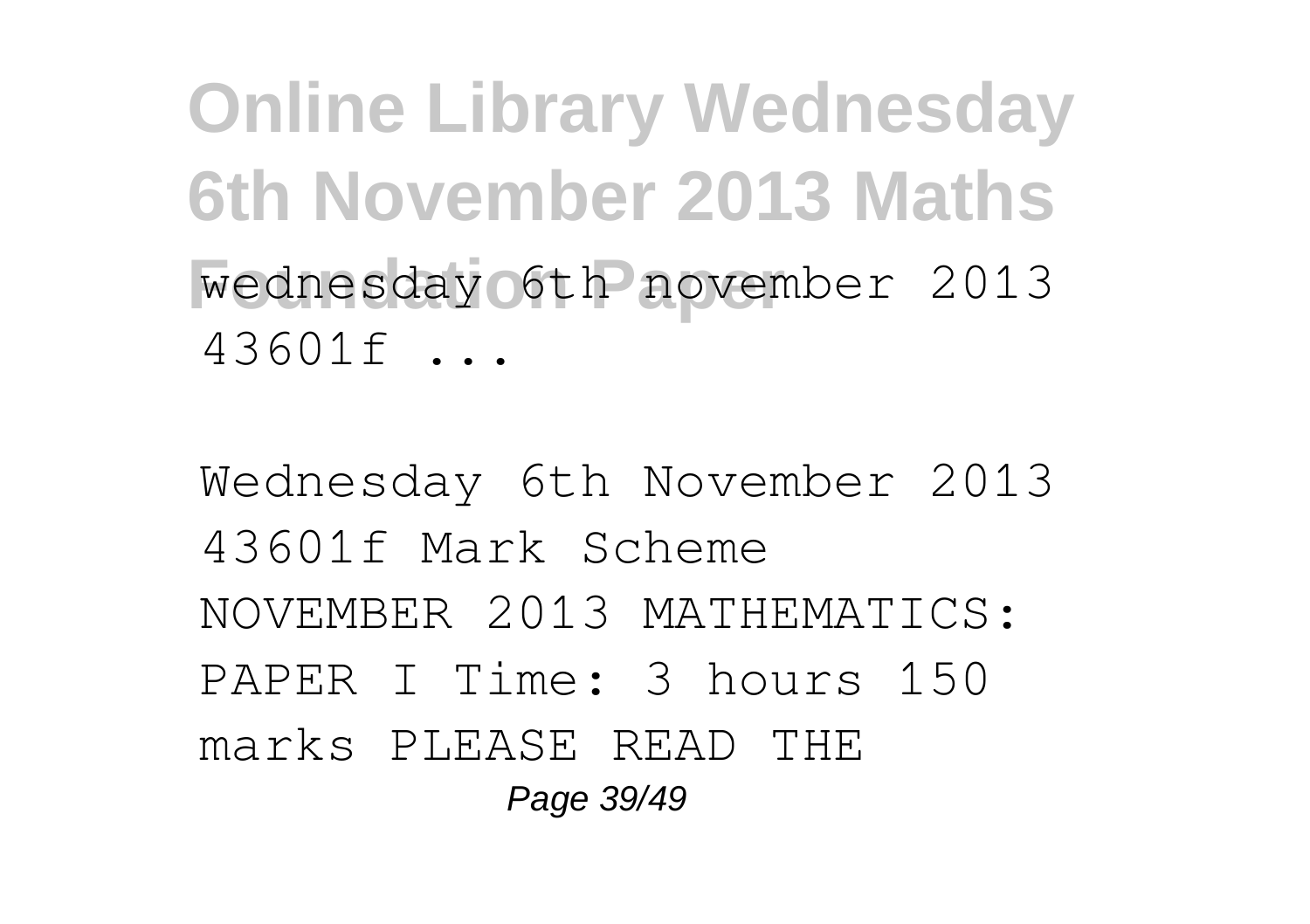**Online Library Wednesday 6th November 2013 Maths Foundation Paper** FOLLOWING INSTRUCTIONS CAREFULLY 1. This question paper consists of 9 pages, an Answer Sheet of 2 pages (i – ii) and an Information Sheet of 2 pages  $(i - ii)$ . Please check that your paper is complete. 2. Read the Page 40/49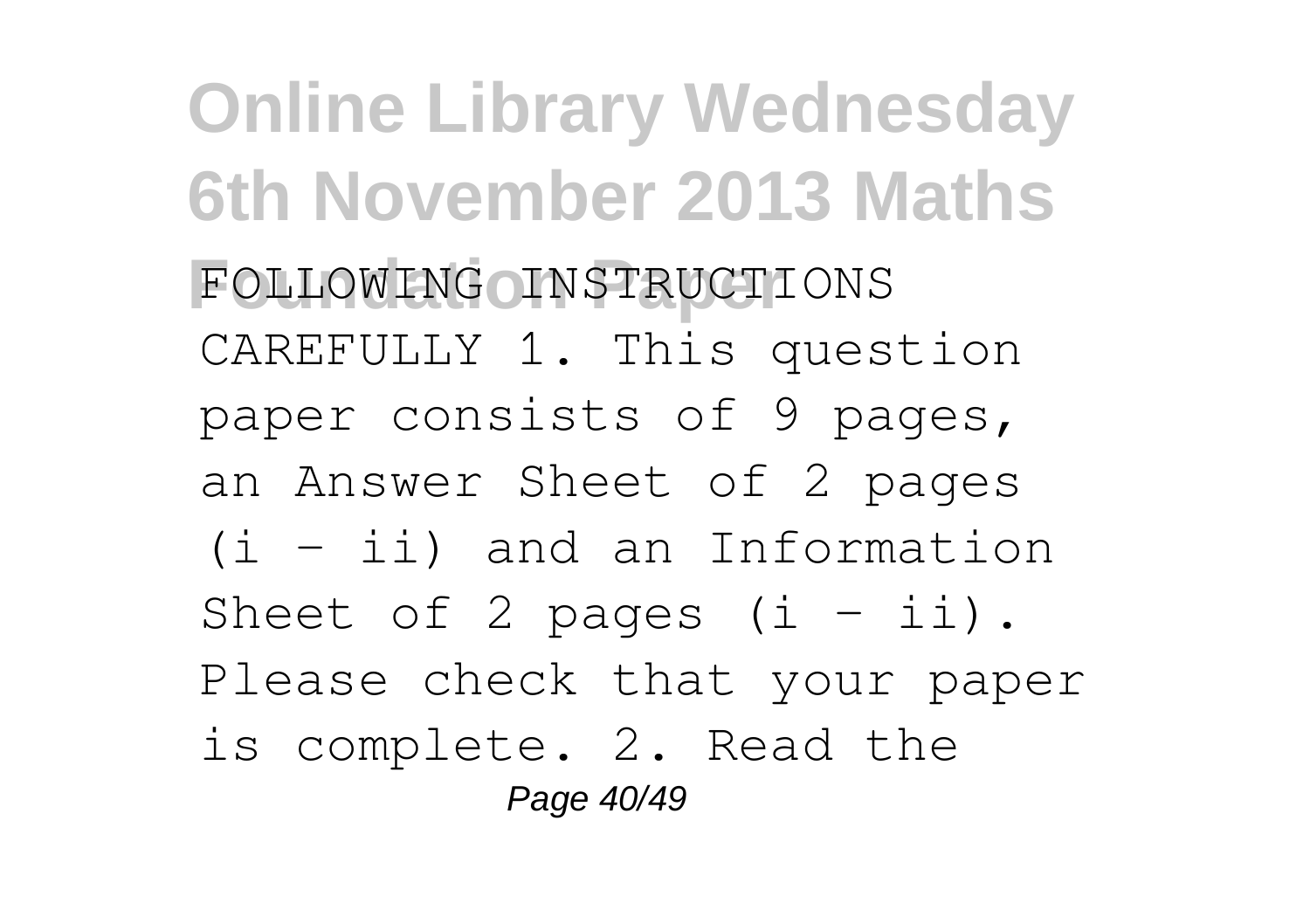**Online Library Wednesday 6th November 2013 Maths** questions carefully. ...

NATIONAL SENIOR CERTIFICATE EXAMINATION NOVEMBER 2013 Day 6 – Barvember 2020. This week's problems are brought to you in partnership with Maths Week England. We're Page 41/49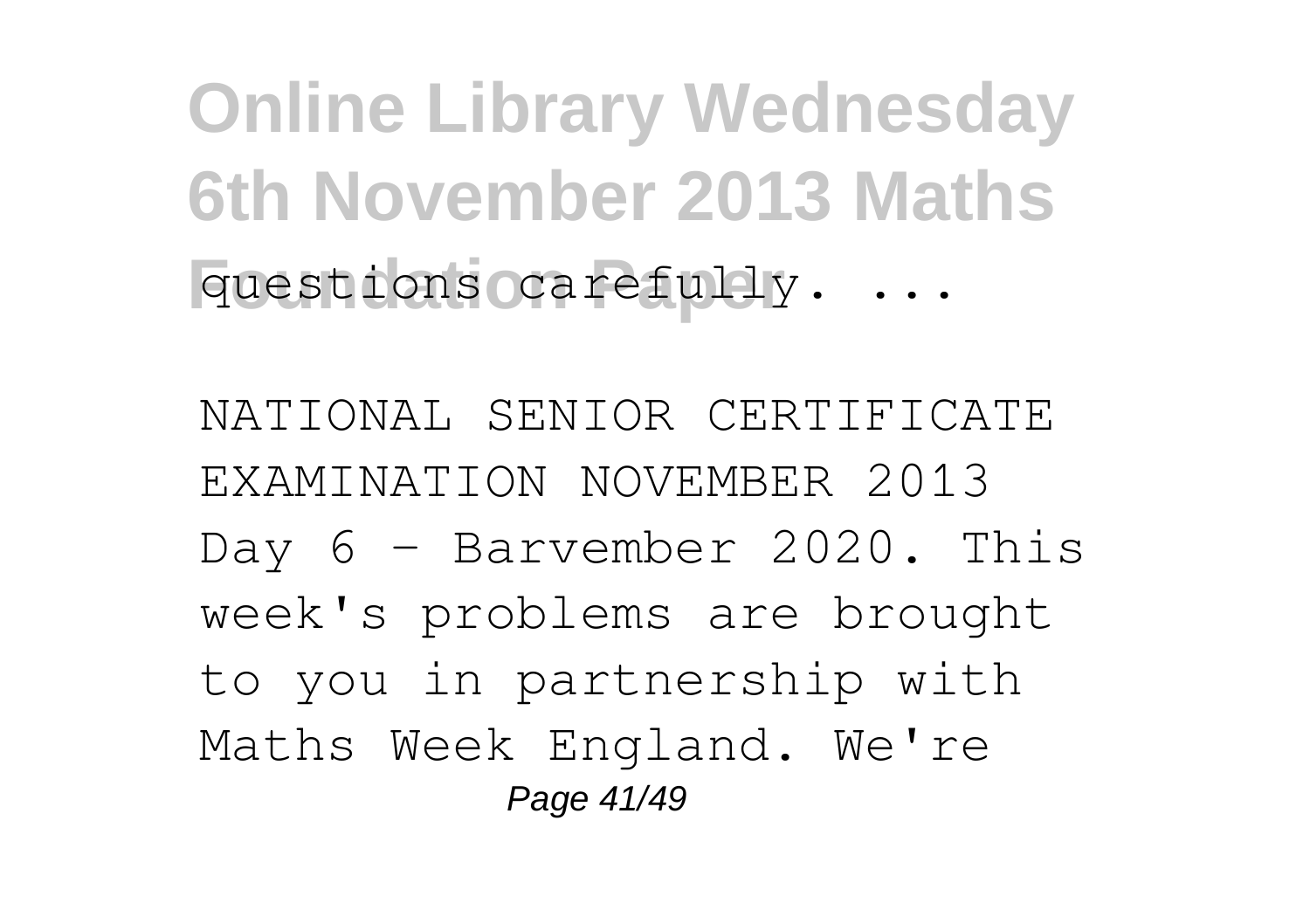**Online Library Wednesday 6th November 2013 Maths Hooking forward to seeing** you get involved in lots of activities throughout the week! Use the hashtags #Barvember #MathsWeekEngland #MWE20

Barvember | White Rose Maths Page 42/49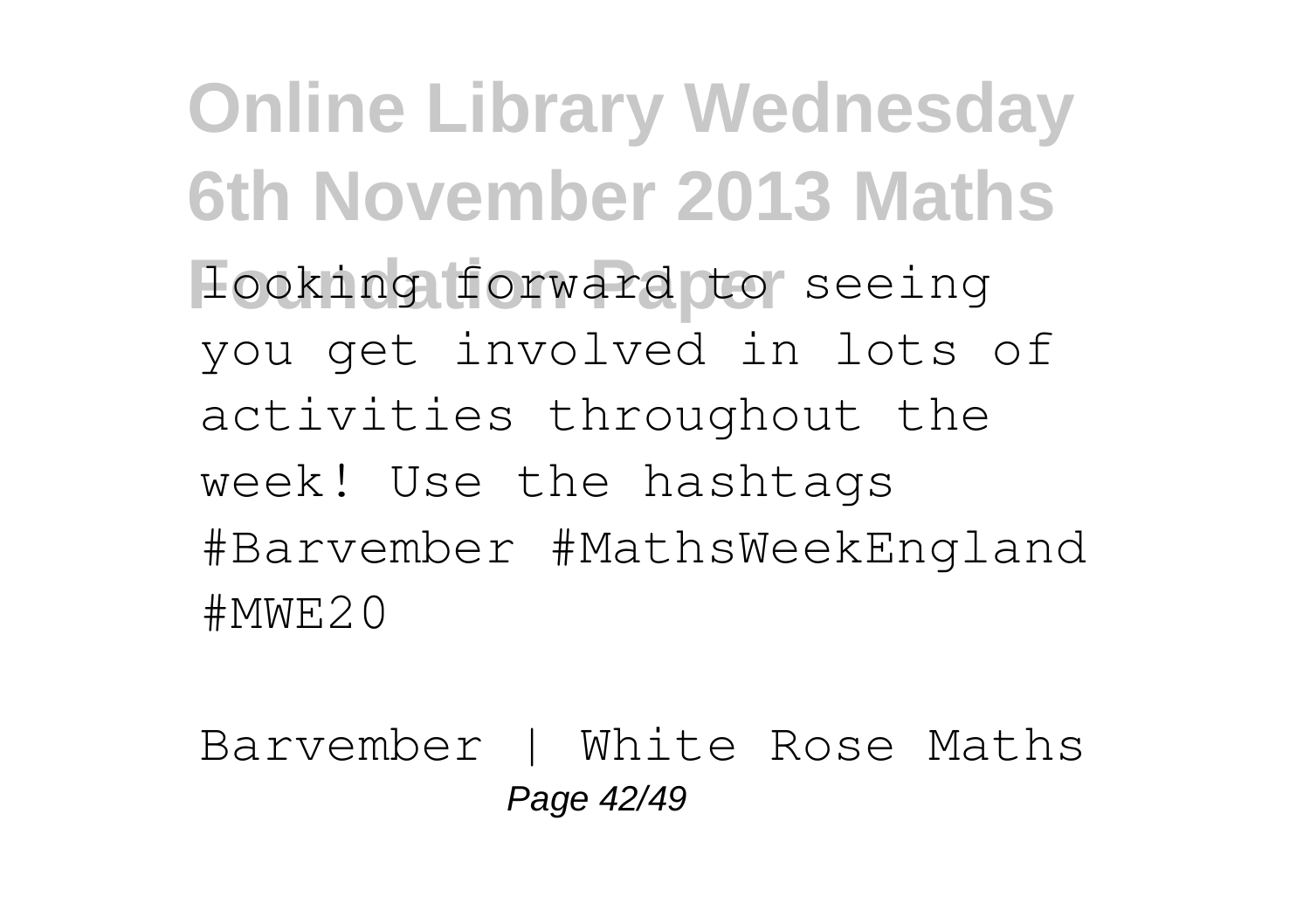**Online Library Wednesday 6th November 2013 Maths Foundation Paper** | Problem a Day Throughout

...

Edexcel GCSE Maths past exam papers and marking schemes for GCSE (9-1) in Mathematics (1MA1) and prior to 2017 Mathematics A and Mathematics B Syllabuses, Page 43/49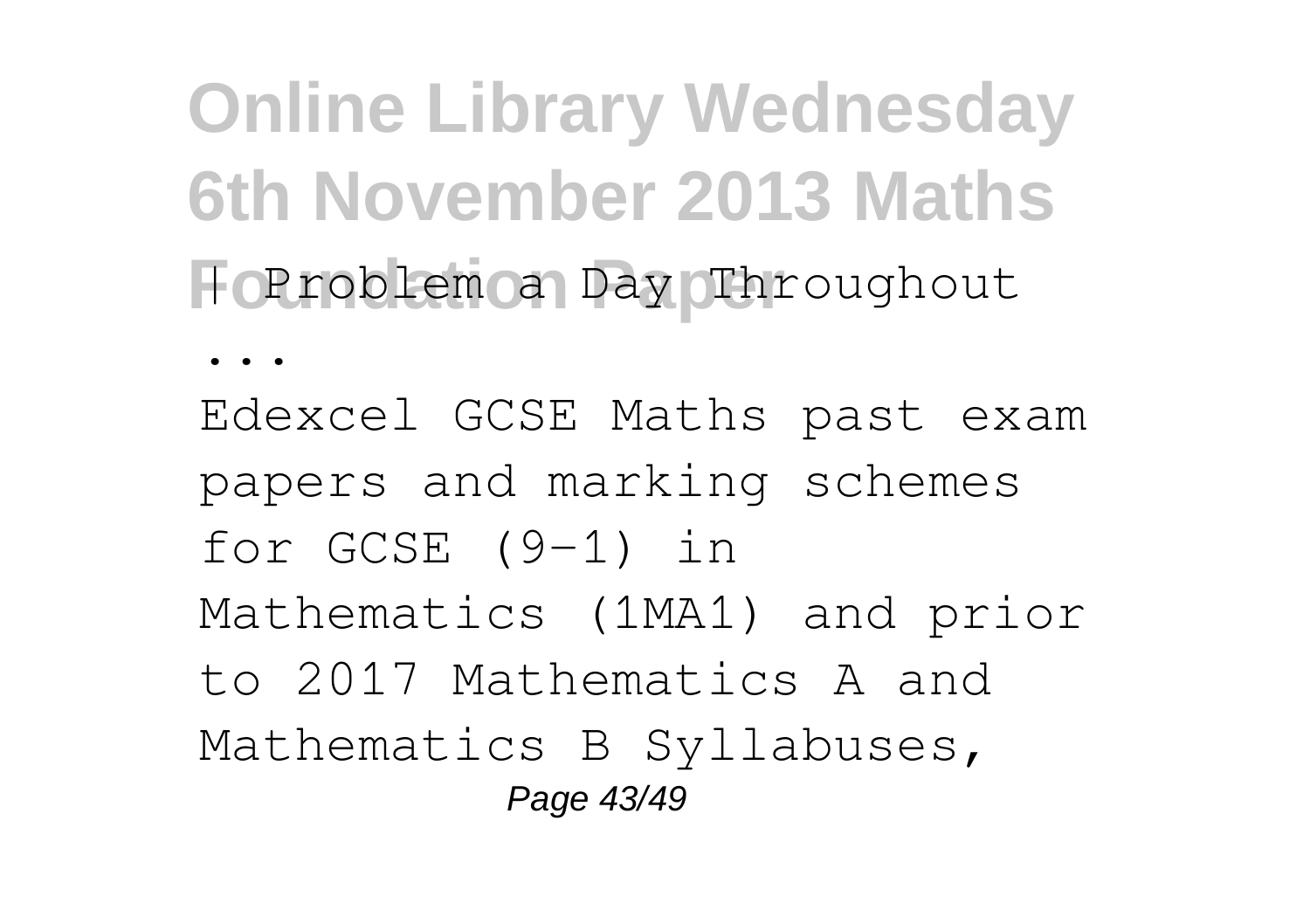**Online Library Wednesday 6th November 2013 Maths** the past papers are free to download for you to use as practice for your exams.

Edexcel GCSE Maths Past Papers - Revision Maths mathematics paper 1 wednesday 6 november 2013 -Page 44/49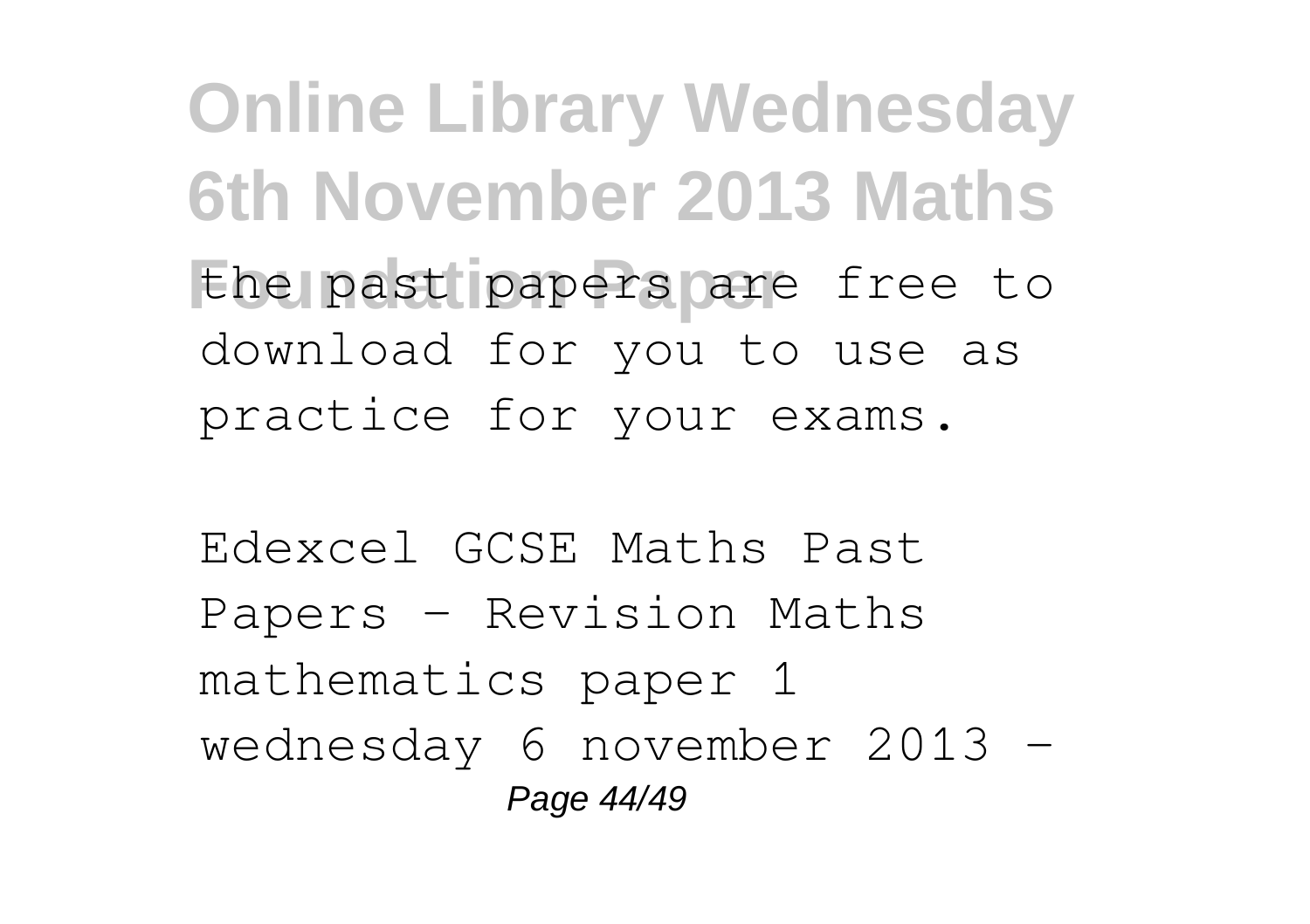**Online Library Wednesday 6th November 2013 Maths Bing To find your free** wednesday 6th november 2013 maths foundation paper, choose from our list of documents below Files wednesday 6th november 2013 43601f mark … Geschiedenis Van De Elektriciteit - Page 45/49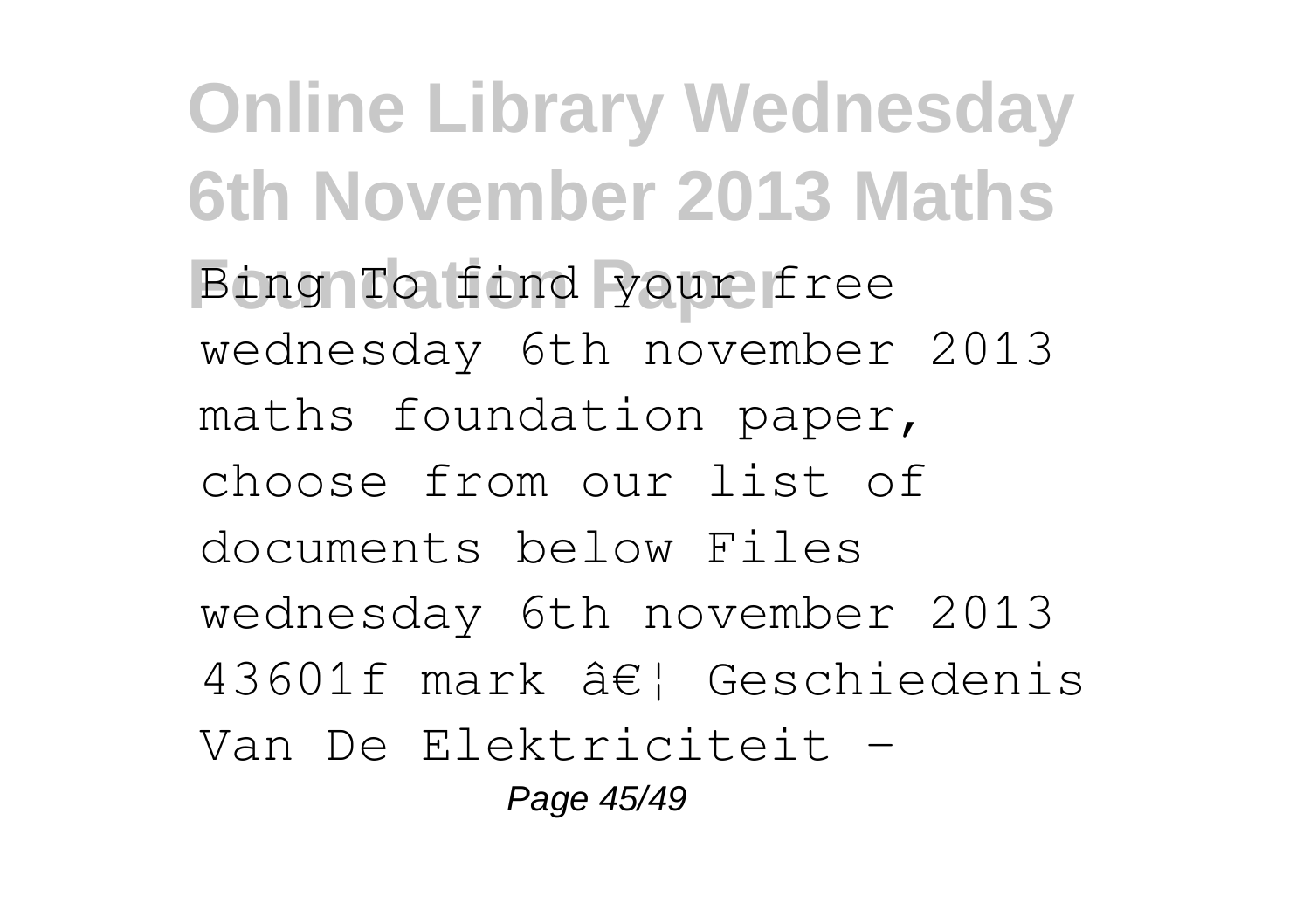**Online Library Wednesday 6th November 2013 Maths** toshteam.org Paper

Wednesday 6th November 2013 43601f Mark Scheme In this video I work through a complete past exam paper from Edexcel. I recommend that you use this to revise Page 46/49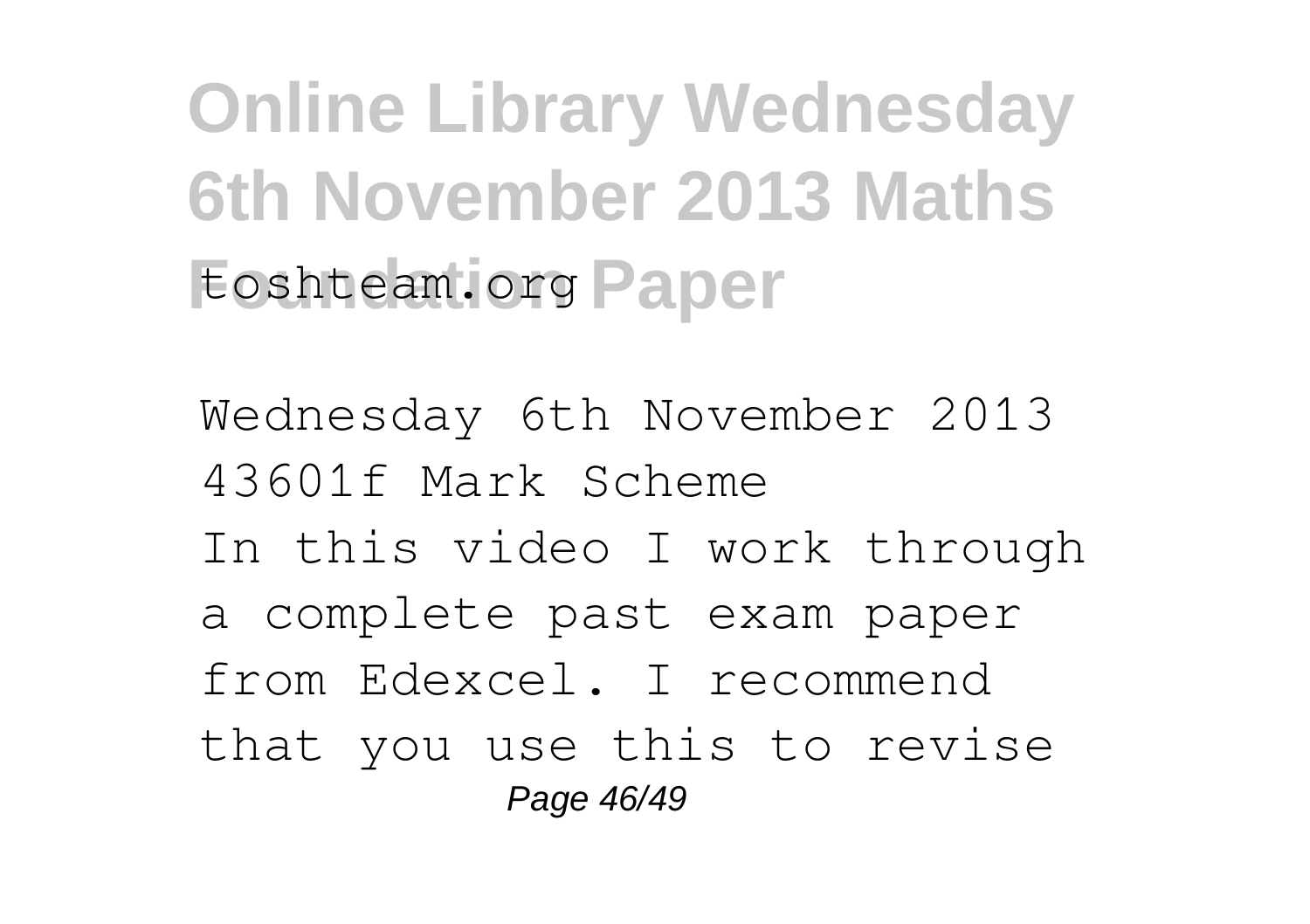**Online Library Wednesday 6th November 2013 Maths** by pausing the video on a question that you wan...

GCSE Maths Edexcel November 2013 1H Higher Non-Calculator ... (c) 3af−46 62 B2 for 3af−46 or 4 3f a (B1 for any two Page 47/49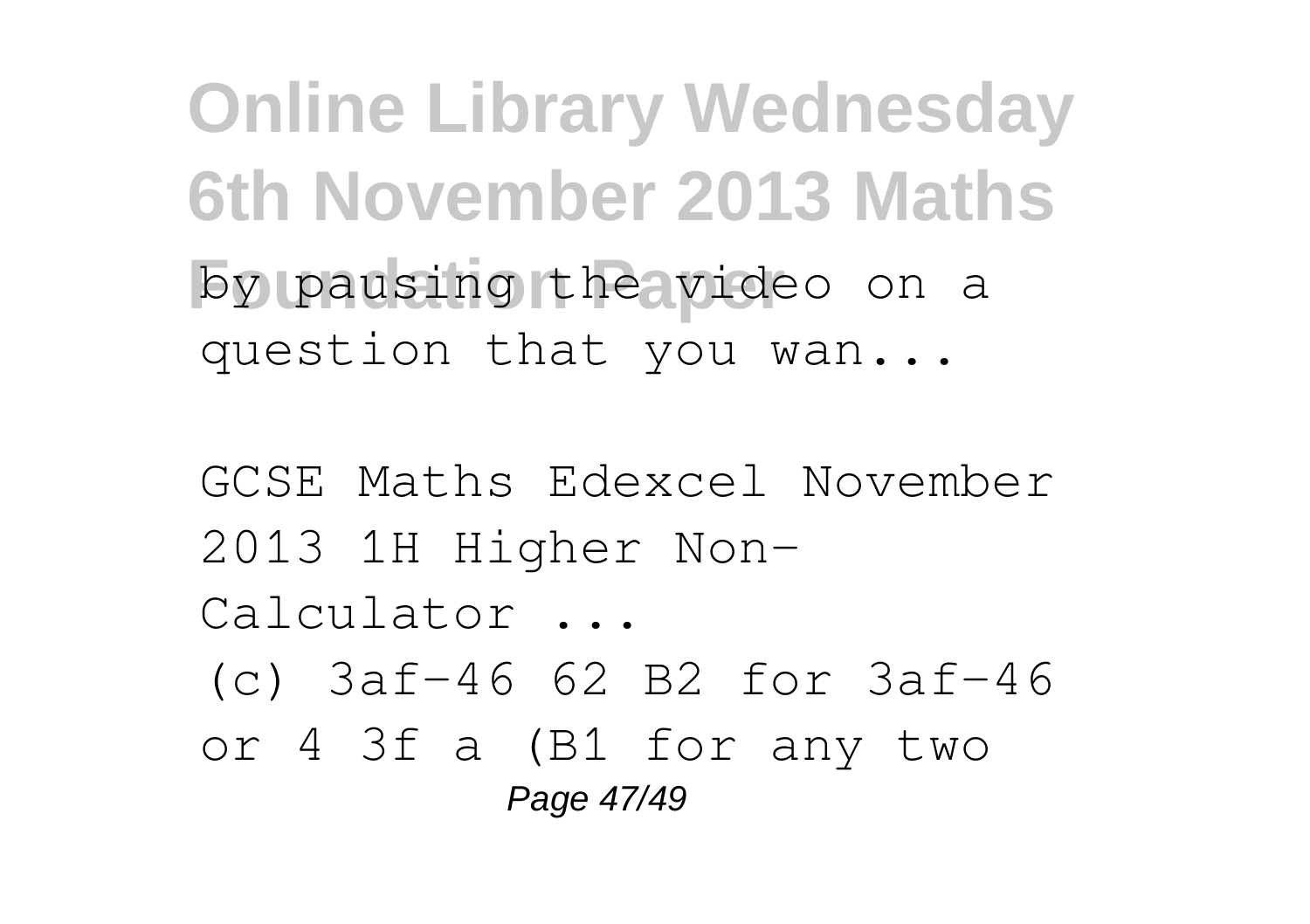**Online Library Wednesday 6th November 2013 Maths Foundation Paper** from 3, a-4 or 4 1 a, f 6 in a product) 12 440 2 M1 for 140 × π oe or 439 A1 for 439.6 – 440 \*13 Distance ÷ speed:  $30 \div 70$  (=  $0.42-0.43$ ; Distance  $\div$  time:  $30 \div 26$  (=1.15...); Speed  $\times$ time: =  $70 \times 26$  (=1820) Page 48/49